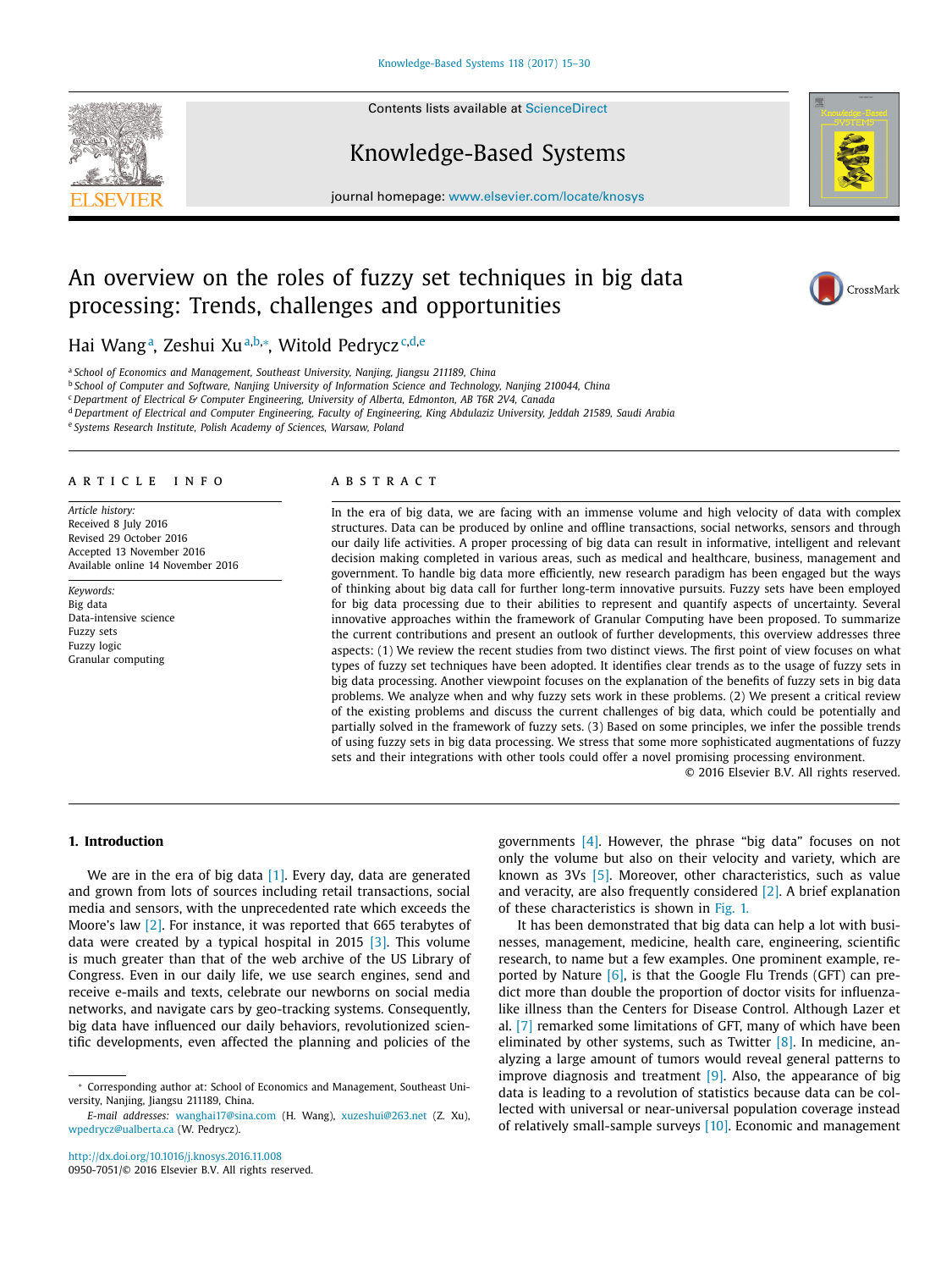<span id="page-1-0"></span>

**Fig. 1.** The 5Vs view at big data.

research has evidently benefitted from this fact. For example, Blumenstock et al. [\[11\]](#page-13-0) demonstrated that the use of individual's past history of mobile phone can infer the socioeconomic status and accurately reconstruct the distribution of wealth of an entire nation.

Apparently, the discovery of knowledge from big data calls for the support of certain techniques and technologies. It is commonly acknowledged that a novel paradigm of scientific research, i.e., data- intensive science [\[12\],](#page-13-0) has emerged along with the appearance of big data. In this paradigm, some basic activities, such as data capture, curation, analysis and interpretation/visualization, are usually considered as the value chain of big data [\[13\].](#page-13-0) To achieve these activities, several categories of distinct techniques have been considered, including mathematical tools, data analysis techniques, visualization tools and Granular Computing (GrC) techniques. These techniques are usually implemented by specific big data technologies, which involve batch processing, stream processing (or real-time processing) or hybrid processing with the Lambda architecture [\[2,14\].](#page-13-0)

However, although many technologies, such as MapReduce [\[15\]](#page-13-0) and Hadoop [\[16\],](#page-13-0) have been released, those are far from meeting the ideal requirements of each processing step. There are challenges presented in almost every aspect of big data processing and applications, including technical challenges and non-technical ones. A visible general technical challenge is that the speed of data gen-eration has overtaken our capacity of processing [\[17\].](#page-13-0) It is essential to improve capabilities of data management and programming, develop creative and scalable techniques to analyze and understand large-scale data sets with complex structures [\[10\].](#page-13-0) When analyzing big data, another essential topic is how to access and explore data without sacrificing privacy and confidentiality concerns [\[10,18-20\].](#page-13-0) Frequently, consumers and clients reveal information to others including commercial entities and governments knowingly or unwittingly. But the erosion of privacy is alarming now [\[18\].](#page-14-0) Researchers have argued that policy should focus more on how big data is used and less on how it is collected and analyzed because the abuse of personal data may threaten our autonomy  $[19]$ . One commonly mentioned non-technical challenge is that research budgets are flat or declining in inflation-adjusted terms [\[3,21\].](#page-13-0)

In order to figure out current challenges, various solutions are being sought for supplying many possible directions. Sejdic [\[3\]](#page-13-0) suggested adapting classical information processing techniques. Whereas Heinis [\[22\]](#page-14-0) insisted that scalable approximation algorithms with tight error boundaries would be more efficient than those yielding "conventional" precise computations for interpreting data and refining the explorative phase of the analysis.

Fuzzy set techniques, including extensions and generalizations of fuzzy sets, fuzzy logic, fuzzy systems, has become an interesting and viable methodologies and tools for GrC [\[23\].](#page-14-0) Since introduced by Zadeh [\[24\],](#page-14-0) fuzzy sets have been applied to various areas such as control systems, pattern recognition and machine learning. Fuzzy sets enable us to represent and process information at distinct levels of information granularity. So far there have been a number of contributions focusing on the use of fuzzy sets to process and/or understand big data. There are at least four reasons why fuzzy set techniques offer some promise or have already demonstrated some advantages in the context of big data:

- (1) Uncertainties not only exist in the data themselves but occur at each phase of big data processing. For instance, the collected data may be created by faulty sensors or provided by not fully informed customers; the outputs of specific artificial intelligent algorithms also contain uncertainties. In these cases, fuzzy set techniques could be one of the most efficient tools to handle various types of uncertainties.
- (2) Handling uncertainties can come with different flavors. Most frequently, an excessively precise solution to a problem could be very expensive, or may not be required. It might be sufficient to go at a certain level of detail to discover necessary knowledge and provide required solutions. In fact, fuzzy set techniques (and other GrC techniques) can be employed so that a problem can be reconstructed at certain granular level. For instance, when developing advertising strategy, it is significant to recognize the purchase preferences of a community. But it is not always necessary (maybe not accessible) to differentiate among exact preferences of individuals. In this case, it would be more efficient to mine preferences from the view of communities instead of individuals. In other words, it is better to solve the problem at a coarse granular level, i.e., communities.
- (3) Especially, fuzzy set techniques would be more efficient if they are used associated with other decision making techniques, such as probability, rough sets, neural networks, etc., because each type of techniques exhibit their own strengths of representing and handling information granularity.
- (4) It has been acknowledged that information granules are considered instead of numbers for communication with users in systems and platforms. Fuzzy set techniques, e.g., computing with words (CWW), could be instrumental for interacting with users in an understandable and interpretable manner.

Therefore, fuzzy sets can improve the current big data techniques and alleviate the existing big data challenges, including the ones raised by the 5Vs, by pre-processing data or by reconstructing the problem at a certain granular level. However, it should be mentioned that, different from other hot techniques for big data, like deep learning, the role of fuzzy set techniques (as well as other GrC techniques) is a kind of methodology that provides new strategy for knowledge abstraction (granulation) and knowledge representation. As will be seen in the coming parts, fuzzy set techniques help us handle data in a new manner. Thus we do not anticipate solving big data problems independently by using only GrC techniques.

This paper is aimed to offer a systematic review on the existing contributions of big data processing based on fuzzy set techniques. To do so, the taxonomy of this review is conducted by two perspectives. In the first taxonomy, we classify the existing contributions by the specific fuzzy set techniques to illustrate what techniques have been employed. Then, in the second taxonomy, the literature is categorized by the focused big data problems in order to explain when and why the fuzzy set techniques are useful. Furthermore, we discuss the current challenges, which might be partially solved or mitigated by fuzzy set techniques. Based on the existing trends and challenges, we present some possible opportunities to guide further developments. Therefore, this review could be useful and meaningful for designing new and state-of-the-art big data techniques.

The paper is organized as follows. [Section](#page-2-0) 2 recalls some necessary preliminaries. The current contributions are reviewed by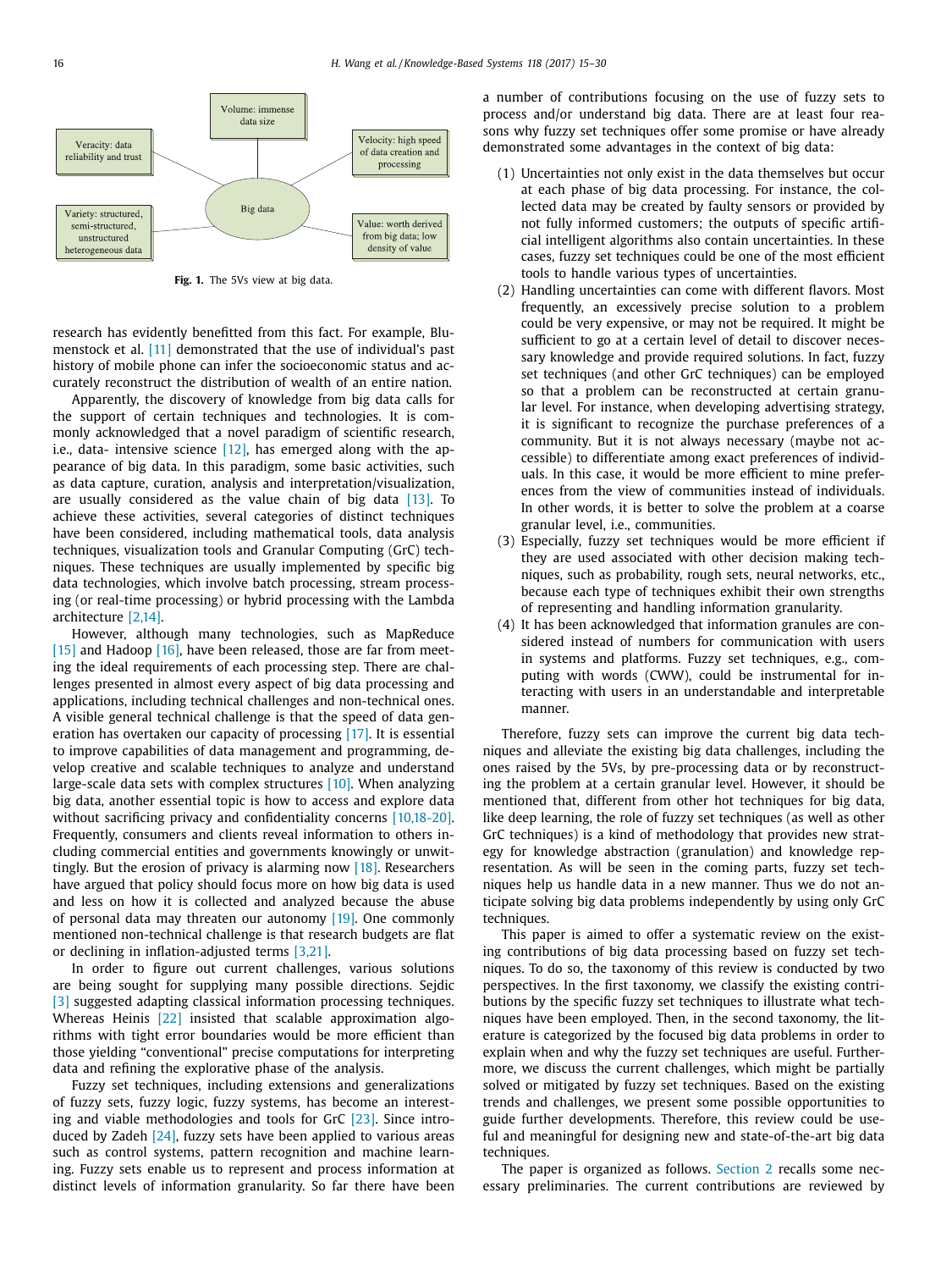<span id="page-2-0"></span>

**Fig. 2.** The framework and selected components of GrC.

two distinct taxonomies in Section 3. The summarization on the emerged fuzzy set techniques, as well as their roles in big data problems, is presented in [Section](#page-8-0) 4. A critical review is also given in this section. [Section](#page-9-0) 5 summarizes current challenges related to our topic. Then possible directions and opportunities are discussed in [Section](#page-11-0) 6. Finally, [Section](#page-13-0) 7 presents some concluding remarks.

#### **2. From granular computing to fuzzy set techniques**

We start with some necessary prerequisites, involving the generic idea and framework of GrC, as well as elaborate on some specific fuzzy set techniques.

GrC is a category of computing paradigm of information processing involving theories, methods and techniques of information granulation. As shown in Fig. 2, this paradigm is, frequently, implemented by several technologies including fuzzy sets, rough sets, random sets, CWWs, etc.  $[4]$ . The core concepts are granule and granulation/abstraction. The role of a granule in GrC is similar to that of subset, class, or cluster in a universe. Generally, a granule is a building block, formed by fuzzy sets, rough sets, random set, and interval set [\[25\].](#page-14-0) It is a clump of entities drawn together by the inter and intra relationships among granules such as indistinguishability, similarity and functionality. In practice, distinct aspects of the problem can be characterized by granules with different levels of granularity and different sizes and shapes. Granulation, which refers to the process of construction, representation and interpretation of granules, can be performed by integrating and dispersing the structure of granules [\[26\].](#page-14-0) By integration, larger and/or higher level granules are developed based on smaller and/or lower level granules; while by dispersion, things are done in the opposite way.

Among those GrC tools, fuzzy set techniques are the popular one to deal with big data. As will be seen in the coming section, more than 50 contributions related to big data and fuzzy set techniques have been published in the recent 5 years. The major reason is that granulation is inherent in the concept of fuzzy set. Fuzzy set techniques provide a novel way to investigate and represent the relation between a set and its members by considering the continuum degree of belonging, namely membership functions, which is similar to the way of human recognition. Moreover, fuzzy information granulation is about a pool of fuzzy granules derived by

granulating objects, rather than a single fuzzy granule [\[4\].](#page-13-0) Generally, a fuzzy set *A* in *X* is defined by a membership function, which maps each  $x \in X$  into a value in the interval [0, 1]. The membership function refers to the degree of compatibility of *x* to an imprecise concept.

Fuzzy logic, as a form of many-valued logic, was introduced based on fuzzy set to handle the partial truth between completely true and completely false. When applied to control theory and artificial intelligence, all input values should be fuzzified into membership degrees, and then the computational processes are usually executed by the IF-THEN rules, associated with some fuzzy operators on fuzzy sets including the operations of AND, OR and NOT. Especially, when linguistic variables are used, the corresponding fuzzy logic processes are also called CWW. In the setting of big data, there are several studies focusing on the use of fuzzy logic.

Type-2 fuzzy sets generalize the common fuzzy sets by incorporating the uncertainties of defining membership functions into fuzzy sets. That is, the membership degree of an element belonging to a set can be also a fuzzy set. There are a lot of specific type-2 fuzzy sets, such as interval fuzzy sets, intuitionistic fuzzy sets, interval-valued type-2 fuzzy sets, hesitant fuzzy sets, and etc. Generally, type-2 fuzzy sets and systems are more complicated than the type-1 version, but they are more efficient and sophisticated to handle uncertainties.

As will be seen in the coming section, theories based on fuzzy sets have been applied in various big data applications, such as medical and healthcare, intelligent transportation systems and social networks. [Fig.](#page-3-0) 3 shows the numbers of publications, which involve fuzzy set techniques in big data processing. The number of publications exhibits a growing tendency.

# **3. Fuzzy set techniques in big data processing: current developments**

In order to understand the roles of fuzzy set techniques easily, we first recall the commonly acknowledged paradigm of big data processing, i.e., data-intensive science. The central issue of the paradigm is data, instead of computation, and results in thinking with data. [Fig.](#page-3-0) 4 shows the chain of value-generating in the presence of big data. The first activity, namely data capture, collects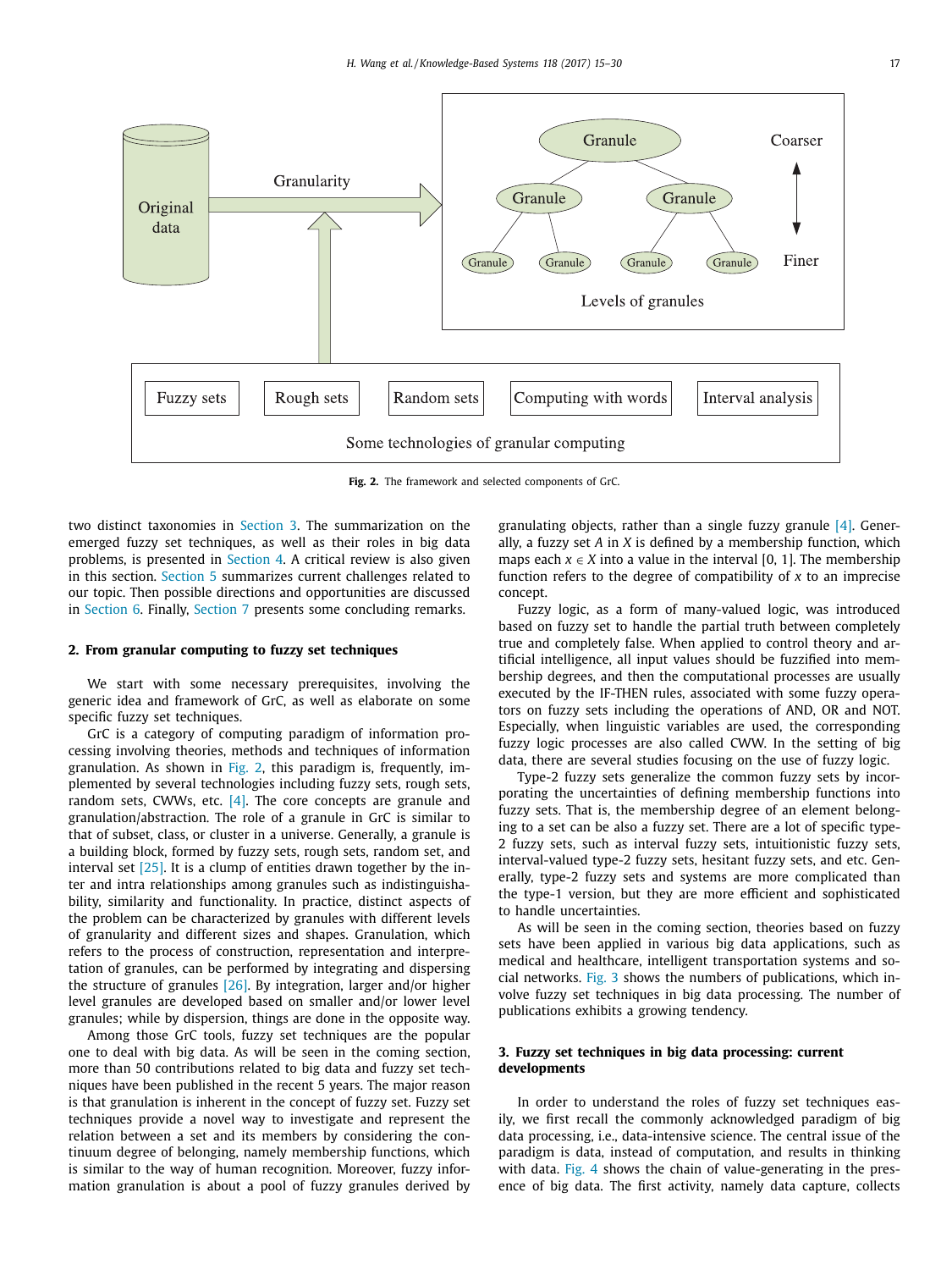<span id="page-3-0"></span>

**Fig. 3.** The numbers of publications regarding fuzzy set techniques presented in big data processing.





**Fig. 4.** Roles of fuzzy set techniques in big data processing.

# **Table 1**

An overview of contributions using fuzzy set techniques in big data processing.

| Theory                                | #Articles | Articles' references |
|---------------------------------------|-----------|----------------------|
| Fuzzy sets                            | 26        | $[15, 25, 27 - 50]$  |
| Fuzzy logic                           | 16        | $[31, 37, 51 - 64]$  |
| Type-2 fuzzy sets                     |           | $[65 - 68]$          |
| Integration with other GrC techniques |           | $[16, 32, 68 - 72]$  |

available data resources so that the analysis can be performed. Data annotation is also considered in this phase [\[13\].](#page-13-0) Data curation covers a wide range of procedures, including data preparation (which enables access to sources and sets up access-control rules), organization (which identifies syntax, structure and semantics for each data source) and integration (which establishes a common data representation and maintains data provenance). Data Exploitation includes the whole range of activities throughout the workflow pipeline, moving from analyzing the prepared data to presenting the analytic result as a static report or an interactive application that supports exploration and refinement and then arriving at making the informative decisions.

The main roles of fuzzy set techniques, as well as other GrC techniques, are summarized in Fig. 4.

As will be reviewed in this section, these techniques can serve as effective tools in big data processing. In all phases of the value chain, the functions of fuzzy set techniques move from handling the uncertainties of raw data and annotating data to preparing specific granular representation of data for artificial intelligent algorithms. In what follows, we summarize the emerged fuzzy set techniques at first, and then analyze when and why these techniques can work well.

# *3.1. The emergence of fuzzy sets in big data*

We will review the existing big data processing techniques involved with specific fuzzy set techniques in this section. Table 1

shows an overview on the application of various genres of fuzzy set techniques in big data processing.

Generally, the listed classes of theories may overlap each other. Fuzzy sets refer to the contributions using the membership functions of fuzzy sets directly for computations; Fuzzy logic focuses on fuzzy reasoning based on membership degrees or linguistic terms, fuzzy control, etc., based on fuzzy sets.

As can be seen in Table 1, most existing contributions take use of the basic concepts of fuzzy sets, such as membership functions and alpha-cuts [\[27-28,30,34,41-42,44,47-48,50\].](#page-14-0) The most significant role of fuzzy sets is to represent various kinds of uncertainties in the data themselves and in the procedure of processing data. Especially, the introduction of fuzzy sets in big data enhances the capability of representing information granules. Several other GrC tools, such as clustering algorithms, have been used and/or developed for big data. Among which, the fuzzy c-means (FCM) algorithm is definitely the most popular one for processing big data [\[15,33,38,43,45-46\].](#page-13-0) Some new developments of clustering algorithms [\[36,73\]](#page-14-0) have also been proposed. Besides, fuzzy sets have been adopted for granularity directly [\[25,29,35\].](#page-14-0) Reasoning with membership degrees are usually considered in fuzzy control, fuzzy inference system and fuzzy classification in big data processing [\[31,37,51-54\].](#page-14-0) CWW techniques are more popular in big data applications. Most of the contributions consider the use of the existing CWW techniques (with slight changes to fit the specific cases), including the fuzzy rules reasoning system [\[58\],](#page-14-0) the fuzzy logic based approach [\[61\],](#page-14-0) linguistic fuzzy rule-based classification systems [\[56,59\]](#page-14-0) and the fuzzy linguistic summarization technique [\[63\]](#page-14-0) and neuro-fuzzy reasoning systems [\[55,62\].](#page-14-0) New CWW techniques were presented for the causal combination of variables [\[64\],](#page-14-0) which represent the embedded uncertainty and ambiguity [\[60\].](#page-14-0) Multi-granular CWW was considered in [\[57\].](#page-14-0)

Big data applications have benefitted from type-2 fuzzy sets as well. Chang et al. [\[68\]](#page-14-0) proposed a novel large-scale type-2 neurofuzzy multi-rule based system to explore and assemble knowledge granules. Li et al. [\[67\]](#page-14-0) put forward an interval fuzzy sets-based classification with continuous valued attributes, in which type-2 fuzzy sets are considered to fuzzify class labels and discrete condi-tional attributes. Wang [\[65\]](#page-14-0) developed a type-2 fuzzy event parallel computing system to overcome computer int index limitation in big data. In [\[66\],](#page-14-0) a type-1 interval number represents a distribution of features and type-2 interval numbers emerge when the distributions of type-1 interval numbers are learnt by a fuzzy reasoningbased classifier.

Fuzzy set techniques can perform much better for some special big data applications if it is integrated with other GrC techniques. For instance, the approach proposed in  $[68]$  is formed based on the type-2 fuzzy sets and the traditional fuzzy rule based system. Several studies resolve big data problems based on the combination of fuzzy sets and rough sets. Fuzzy rough sets were used for incremental feature selection [\[71\]](#page-14-0) and community detection [\[69\].](#page-14-0) A more general version, i.e., rough intuitionistic fuzzy sets, were applied to improve the performance of FCM algorithm [\[16\].](#page-13-0) Different from which, the decision making approach proposed by Bai et al. [\[70\]](#page-14-0) was constructed by using rough sets and FCM algorithms separately. More complicatedly, He et al. [\[72\]](#page-14-0) designed the decision making system based on fuzzy sets, rough sets and technique for order preference by similarity to ideal solution (TOPSIS). But it is a pity that their system has not been validated by real big data problems. Besides, fuzzy sets was applied to distill big data, associated with Bayesian inference [\[32\].](#page-14-0)

## *3.2. When and why fuzzy set techniques work*

We have seen that various genres of fuzzy set techniques have been introduced to handle big data in Section 3.1. We shall review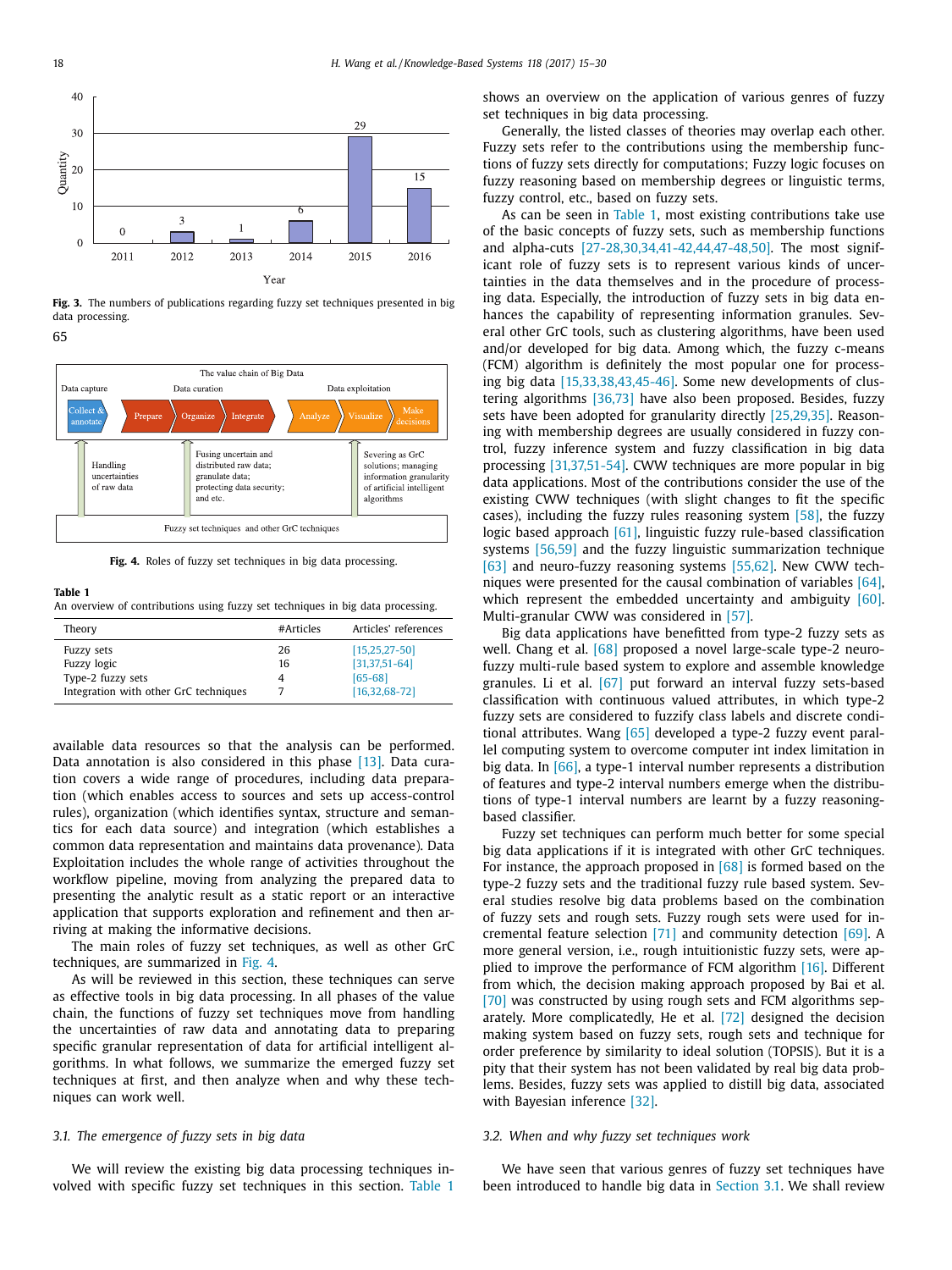the successful big data application area of using fuzzy set techniques to show which fields have been benefitted. To do so, we will: (1) ignore the specific techniques of fuzzy set techniques in the literature; (2) review the existing contributions of using fuzzy set techniques from two aspects: big data processing and big data applications. Notice that it is generally hard to separate big data processing from applications. We try to do this based on the major focuses of the contributions, regardless of some inevitable overlaps. To begin with, we summarize the contributions, which include the phrase "big data" in their title or keywords, based on the aspects of the nature of problems, the roles of fuzzy set techniques, the advantages of using this technique, datasets, and the 5Vs of big data. The summary is listed in [Table](#page-5-0) 2.

#### *3.2.1. Improving the capacity of processing big data*

Several contributions focus on improving the existing approaches and/or algorithms for handling big data by means of fuzzy set techniques. The involved area includes machine learning, query refining, data pre-processing, etc.

*3.2.1.1. Machine learning and pattern recognition in big data setting.* The roles of fuzzy set techniques in classification of big data do not make tremendous changes, comparing with that in the traditional artificial intelligence. The fuzzy linguistic rule based classification system (FRBCS) was improved to a cost-intensive one [\[56\]](#page-14-0) so as to meet the requirement of the imbalanced big data. Four Vs are considered in their study. FRBCS can not only manage uncertainty, ambiguity and vagueness in an efficient manner but also supply interpretable results for users by using fuzzy linguistic labels. In the situation of big data, the usage of the improved version FRBCS provides an effective way to treat the inherent uncertainties such as the borderline samples, the noise within raw data, etc. The improved version possesses good performance of classifying the imbalanced datasets and the generated rules have the same structure, and thus, it can be implemented in a parallel approach. Similarly, under the framework of MapReduce, Del Rio et al. [\[59\]](#page-14-0) implemented the linguistic fuzzy rule based classification system in parallel. Their proposal was tested by various large data sets. But no other feature of big data has been focused. In [\[62\],](#page-14-0) three adaptive neuro-fuzzy inference systems were implemented for short term photo-voltaic power prediction. Here, volume is the only focused V.

Considering that fuzziness in clustering has been started for decades, the scholars have improved this type of algorithms a lot in the big data era. Havens et al. [\[33\]](#page-14-0) extended the traditional FCM algorithm to suit very large data in 2012. After that, the use of fuzziness in FCM has not been improved. Most of the subsequent investigations consider its application in big data, such as implementation and scalability in the framework of MapReduce and Hadoop, ensemble learning  $[46]$ , and business intelligence  $[68]$ . Moreover, Peters and Weber [\[74\]](#page-14-0) presented a framework of guiding further developments of fuzzy clustering algorithms, especially dynamic fuzzy clustering algorithms. It is a pity that only Chang et al. [\[68\]](#page-14-0) concentrated on more than one V, i.e., volume and velocity.

Feature selection is vital for further processing including classification and clustering. It has been demonstrated that feature selection can profit from fuzzy set techniques. Azar and Hassanien [\[55\]](#page-14-0) trained neuro-fuzzy classifier to select features for medical big data classification. The employed fuzzy feature selection algorithm [\[75\]](#page-14-0) takes use of the values of linguistic hedges to denote the importance of degree of input features. Zeng et al. [\[71\]](#page-14-0) presented an incremental feature selection algorithm to handle the volume, velocity and variety of big data. Based on the hybrid distance measure for various kinds of data, a novel fuzzy rough set was constructed, and then the conditional attributes were selected by means of the idea traditional rough set model. Considering the velocity of big data, the incremental version of feature selection algorithm was developed at last. Besides, Kaburlasos and Papakostas [\[66\]](#page-14-0) studied the distributions of image features by means of fuzzy logic, where an interval number represents a distribution of image features including orthogonal moments and type-2 interval numbers describe the distribution of interval numbers. Different from the traditional selection strategy, Mendel and Korjani [\[64\]](#page-14-0) established the nonlinear combinations of conditional attributes by a causal combination method. Each combination, i.e., a subset of attributes, has a linguistic term whose semantics is a fuzzy set. The method focuses on interconnections, which is modeled by the minimum operation of fuzzy sets with a causal condition or its complement. Comparing with classical Cantor sets, fuzzy sets are more efficient to model closeness to corners in a vector space.

Sampling also benefits from fuzzy set techniques. The sampling approach proposed by He et al. [\[27\]](#page-14-0) depends on the fact that the distribution of the original large data set, the boundaries of all possible separating hyper surfaces and the elements in a minimal consistent subset are all uncertain. Especially, all the possible separating hyper surfaces result in a fuzzy set. The samples in the fuzzy set, with different membership degrees, will be useful in division process. Except for this, Li et al. [\[67\]](#page-14-0) reduced the size of large data samples by treating the "similar" samples as one record. The original samples are granulated by discretizing the values of conditional attributes into a number of intervals, which are represented by the means and standard deviations. Then, the samples having the same granular values with respect to all conditional attributes are merged. The class labels are decoded by fuzzy linguistic terms as well. As a result, the given dataset is transferred into a relatively small version where the values of conditional attributes are interval and the labels are fuzzy classes.

*3.2.1.2. Query refining and data privacy.* Privacy is one of the most significant issues of this big data age. But privacy protection may conflict with the requirement of query sometimes. Some scholars even argue that the technologies may be unnecessary if they contain the risk of violating privacy [\[20,76\].](#page-14-0) Till now, there are some researches that focus on adopting fuzzy set techniques to improve the ability of query refining and/or privacy protection.

Generally, fuzzy measures are considered to understand the users' query requirements so that the quality of query can be refined. Fuzzy query has been acknowledged as an efficient strategy because it considers the users' query by a fuzzy similarity measure or an optimization of users' satisfaction. Liu et al. [\[48\]](#page-14-0) improved the traditional SQL-based fuzzy query using format-preserving encryption as the underlying primitive. The novel SQL-based fuzzy query mechanism can query over encrypted data directly. Cai et al. [\[42\]](#page-14-0) presented a query refining system in collaborative classification systems. In their study, a collaborative tagging system classifies resources by a multi-class classification algorithm. A query is then treated as a fuzzy satisfaction problem. Specifically, the relevance measurement between a resource and a user's query is defined by the fuzzy mapping from the Cartesian product of the set of resources and the set of queries to the interval [0, 1]. A user's query is regarded as fuzzy requirements of the user on resources content. Similarly, the relevance measurement between a resource and a user's interest requirement is treated as a fuzzy satisfaction problem as well. Then, the final resources ranking score is represented by another fuzzy satisfaction problem of both query relevance and the user's interest relevance. Novikov et al. [\[34\]](#page-14-0) described a systematic approach for complex query processing in the layered system architecture. By means of the adaptive abstract operations based on fuzzy sets, the approach can handle complex, semi-structured and unstructured search and query. For implementation, however, approximate algorithms are necessary. Prasad et al. [\[31\]](#page-14-0) stated that their data-driven neural fuzzy system can pre-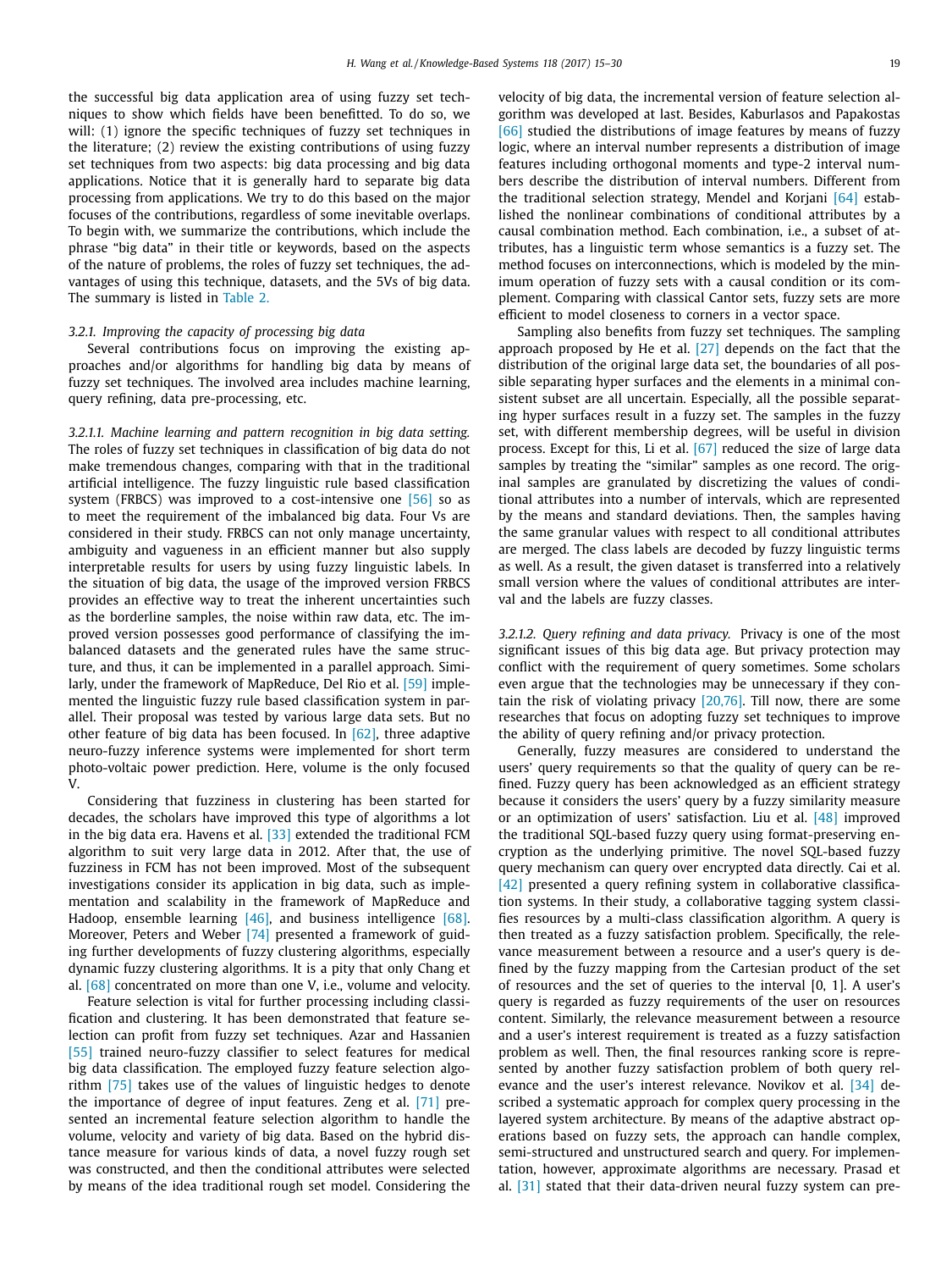<span id="page-5-0"></span>

| Table |  |  |  |
|-------|--|--|--|
|-------|--|--|--|

A detailed summarization of the contributions.

| Article | Nature of<br>problem                                   | The role of fuzzy<br>set technique                                | Advantages of using<br>fuzzy set technique                                                       | Character of<br>data                                                | Vs                                                       |                                            |                                               |                                               |
|---------|--------------------------------------------------------|-------------------------------------------------------------------|--------------------------------------------------------------------------------------------------|---------------------------------------------------------------------|----------------------------------------------------------|--------------------------------------------|-----------------------------------------------|-----------------------------------------------|
|         |                                                        |                                                                   |                                                                                                  |                                                                     | Volume                                                   | Velocity                                   | Variety                                       | Veracity                                      |
| $[15]$  | Clustering                                             | FCM                                                               | N/A                                                                                              | The cover type<br>data of a forest                                  | 581,012<br>samples, 54<br>attributes                     | N/A                                        | N/A                                           | N/A                                           |
| $[16]$  | Image<br>segmentation                                  | Rough<br>intuitionistic FCM                                       | Improve the<br>performance of<br><b>FCM</b>                                                      | Four kinds of<br>images                                             | 6 images                                                 | N/A                                        | N/A                                           | N/A                                           |
| $[25]$  | Community<br>detection                                 | Fuzzy granularity                                                 | Model a network in<br>terms of granules                                                          | Two real-world<br>social networks                                   | 34 nodes with<br>78 edges; 62<br>nodes with 159<br>edges | N/A                                        | N/A                                           | N/A                                           |
| $[27]$  | Parallel<br>sampling                                   | Handle<br>uncertainties of<br>the boundaries of<br>hyper surfaces | Represent granules<br>by fuzzy boundary,<br>the algorithm<br>maintains identical<br>distribution | Two UCI data<br>sets                                                | Up to 24<br>million samples<br>by replicating            | N/A                                        | N/A                                           | N/A                                           |
| $[28]$  | Manage fuzzy<br>attributes in<br>queries               | Model the<br>vagueness of<br>attributes                           | Embrace the<br>inherent vagueness<br>in the linked open<br>data cloud                            | Linked Open<br>Data from<br>DBpedia data<br>repository <sup>a</sup> | Not clear                                                | N/A                                        | N/A                                           | N/A                                           |
| $[29]$  | Microblog<br>summarization                             | Fuzzy formal<br>concept analysis                                  | Arrange the tweets<br>into a hierarchical<br>conceptual<br>structure of topics                   | Four tweet<br>streams of<br>Twitter                                 | Microblog of<br>477,819 tweets                           | Data stream                                | N/A                                           | The existence<br>of noisy &<br>redundant data |
| $[30]$  | Chaotic<br>cyber-physical<br>systems (CPS)             | Fuzzy feedback<br>linearization                                   | Resolve the chaotic<br>status associated<br>with chaotic time<br>series prediction               | Simulated data<br>of a chaotic CPS                                  | Not clear                                                | N/A                                        | N/A                                           | N/A                                           |
| $[31]$  | Time series<br>prediction                              | Neural fuzzy<br>inference,<br>collaborative<br>fuzzy clustering   | Improve the<br>interpretation<br>results; reduce<br>computational<br>complexity                  | chaotic Mackey<br>glass<br>time-series<br>prediction                | Benchmark<br>data sets                                   | N/A                                        | N/A                                           | N/A                                           |
| $[32]$  | Distilling data                                        | Fuzzy Bayesian<br>inference                                       | An interpretable<br>model with good<br>performance                                               | Generated data<br>for simulation                                    | 100 sources<br>and 1000<br>assertions                    | N/A                                        | N/A                                           | Fuzzy Bayesian<br>scheme to<br>refine data    |
| $[35]$  | Intelligent<br>transportation                          | represent the<br>granules by fuzzy<br>ontology                    | Can support<br>heterogeneous<br>retrieval                                                        | Media<br>databases of a<br>city                                     | 40,000 media<br>documents                                | N/A                                        | Include images,<br>videos, audios<br>and text | N/A                                           |
| $[37]$  | Identify<br>protein-protein<br>interfacial<br>residues | Fuzzy reasoning                                                   | Neuro-fuzzy<br>classifiers are fast<br>and accurate than<br>other tested<br>classifiers          | Protein<br>structural data                                          | 154,993<br>residues                                      | N/A                                        | N/A                                           | N/A                                           |
| $[45]$  | <b>Traffic flow</b><br>state prediction                | <b>FCM</b>                                                        | The improved FCM<br>integrates the<br>strong local and<br>global search<br>ability               | Traffic data of a<br>section of<br>Beijing                          | One month's<br>traffic data of<br>the section            | N/A                                        | N/A                                           | N/A                                           |
| $[51]$  | Intelligent<br>transportation                          | Fuzzy reasoning                                                   | Alleviate burdens<br>of systems, can be<br>easily distributed                                    | Traffic data                                                        | Data from<br>poisson<br>simulation                       | Constantly<br>simulated<br>data            | N/A                                           | N/A                                           |
| $[53]$  | Heart<br>arrhythmia<br>detection                       | Fuzzy partition<br>rules based<br>reasoning                       | Merge and manage<br>three types of<br>knowledge                                                  | Free scientific<br>papers from<br>PubMed;<br>experimental<br>data   | Very large, but<br>not specified                         | N/A                                        | N/A                                           | N/A                                           |
| $[54]$  | Web new<br>mining                                      | Fuzzy reasoning                                                   | The evolving fuzzy<br>systems can update<br>in real time, create<br>interpretable<br>models      | News articles<br>from New York<br>Times                             | 3500 articles                                            | Sequential<br>updated with<br>new articles | N/A                                           | N/A                                           |
| $[55]$  | Dimensionality<br>reduction                            | Linguistic hedges<br>neuro-fuzzy<br>reasoning                     | Reduce the<br>dimensions,<br>improve<br>classification<br>performances                           | Four UCI data<br>sets                                               | 569, 198, 366<br>and 215<br>samples                      | N/A                                        | N/A                                           | N/A                                           |
| $[56]$  | Imbalanced<br>classification                           | Linguistic fuzzy<br>rule-based<br>classification                  | An interpretable<br>model with<br>reasonable accuracy                                            | 24 UCI<br>imbalanced<br>data sets from                              | Max size: 5<br>million samples<br>with 41<br>attributes  | Sequential<br>data                         | Represented by<br>uncertainties of<br>data    | Represented by<br>uncertainties of<br>data    |

(*continued on next page*)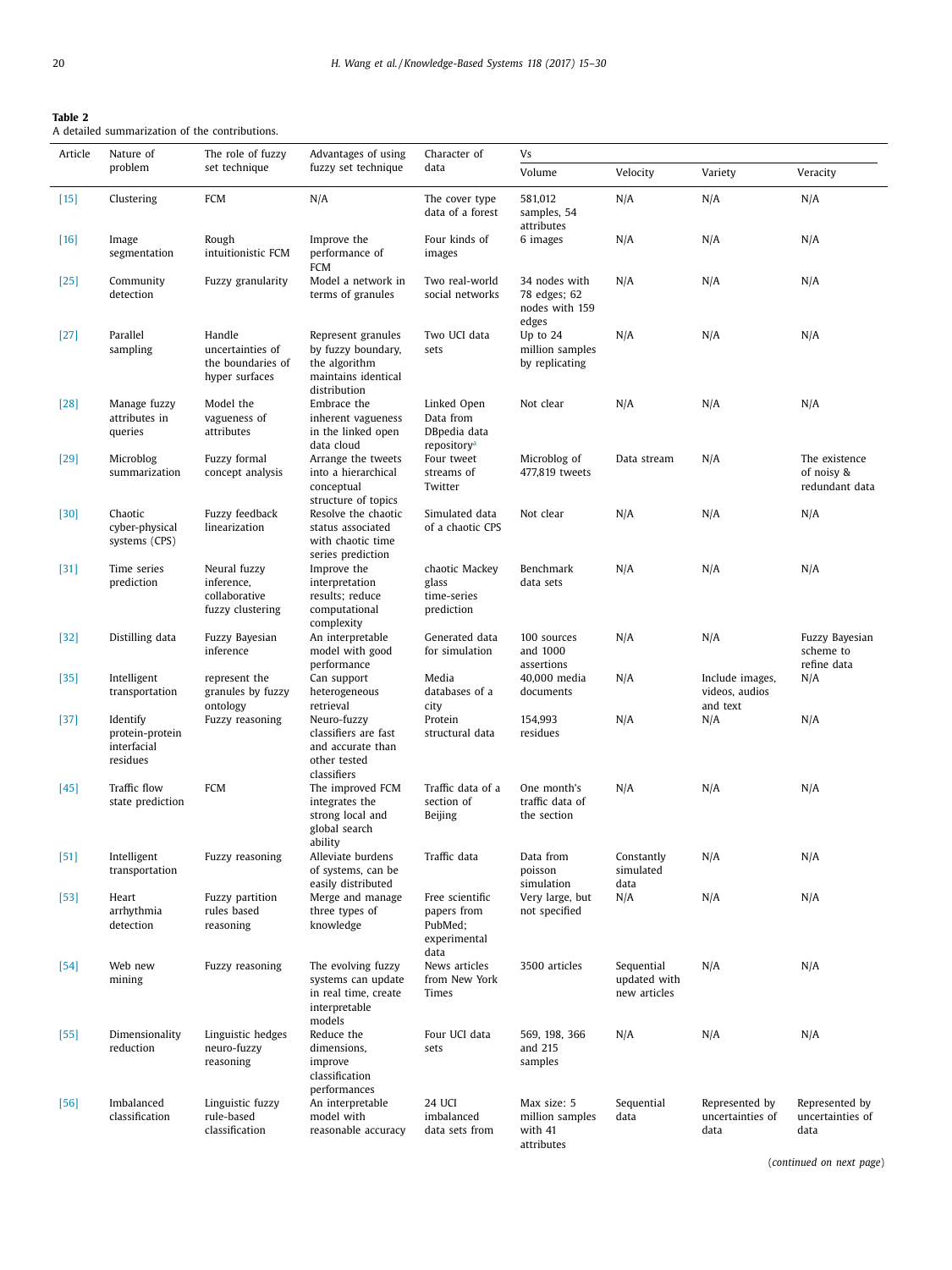**Table 2** (*continued*)

| Article | Nature of<br>problem                                      | The role of fuzzy<br>set technique                        | Advantages of using<br>fuzzy set technique                                                                                   | Character of<br>data                                                         | Vs                                                        |                                 |                                            |          |
|---------|-----------------------------------------------------------|-----------------------------------------------------------|------------------------------------------------------------------------------------------------------------------------------|------------------------------------------------------------------------------|-----------------------------------------------------------|---------------------------------|--------------------------------------------|----------|
|         |                                                           |                                                           |                                                                                                                              |                                                                              | Volume                                                    | Velocity                        | Variety                                    | Veracity |
| $[58]$  | Fuzzy diagnosis<br>systems                                | fuzzy rules-based<br>reasoning                            | A simple and<br>descriptive way for<br>control                                                                               | Generated<br>cases                                                           | 2000 cases for<br>training, 5000<br>cases for<br>learning | N/A                             | N/A                                        | N/A      |
| $[59]$  | Classification                                            | Linguistic fuzzy<br>rule-based<br>classification          | A descriptive model<br>with good accuracy                                                                                    | Six UCI data<br>sets                                                         | Max size: 5<br>million samples<br>with 41<br>attributes   | N/A                             | N/A                                        | N/A      |
| [60]    | State transition<br>in social<br>network<br>communication | Represent the<br>embedded<br>uncertainty and<br>ambiguity | Model embedded<br>uncertainty and<br>ambiguity within<br>the conversation<br>blocks                                          | Social big data                                                              | Not clear                                                 | Data stream                     | N/A                                        | N/A      |
| $[63]$  | Health-shocks<br>prediction                               | Fuzzy linguistic<br>summarization                         | Provide<br>interpretable<br>linguistic rules to<br>explain the causal<br>factors                                             | Collected data                                                               | Collected from<br>1000<br>households                      | N/A                             | N/A                                        | N/A      |
| $[65]$  | Overcome the<br>int index<br>limitation                   | Type-2 fuzzy<br>event parallel<br>computing               | Incorporate<br>statistical inference<br>with type-2 fuzzy<br>events, retain the<br>specialties of<br>modeling<br>uncertainty | <b>WSS CAPS</b><br>(Wireless soft-<br>switch call<br>attempts per<br>second) | 7 weeks WSS<br>CAPS time<br>series                        | N/A                             | N/A                                        | N/A      |
| $[67]$  | Dimensionality<br>reduction                               | Fuzzy<br>classification                                   | Original data set is<br>transferred into a<br>smaller one with<br>fuzzy classes                                              | A UCI data set                                                               | 245.057<br>samples with 3<br>attributes                   | N/A                             | N/A                                        | N/A      |
| [68]    | <b>Business</b><br>intelligence                           | Type-2<br>neuro-fuzzy<br>multi-rule based<br>reasoning    | Comparing with<br>standard fuzzy<br>approach, it can<br>discover complex<br>knowledge granules                               | Internet of<br>thing data from<br>a B <sub>2C</sub><br>organization          | Not clear                                                 | Real-time<br>consumer's<br>data | N/A                                        | N/A      |
| [69]    | Community<br>detection                                    | Fuzzy granularity                                         | Based on $[25]$ ,<br>bounds of<br>communities can<br>be viewed by lower<br>and upper<br>approximations                       | Two real-world<br>social networks                                            | 34 nodes with<br>78 edges; 62<br>nodes with 159<br>edges  | N/A                             | N/A                                        | N/A      |
| $[71]$  | Feature<br>selection<br><sup>a</sup> http://dbpedia.org/. | Fuzzy granularity                                         | Generate fuzzy<br>information<br>granules in hybrid<br>information<br>systems                                                | 6 UCI data sets                                                              | Up to 2800<br>samples; up to<br>40 features               | N/A                             | Different kinds<br>of data<br>(attributes) | N/A      |

serve privacy and security because only one half of the samples of the dataset are used for training. In fact, their system may lessen the risk of violating privacy but it is not enough to say preserving privacy.

*3.2.1.3. Query refining and data privacy.* We have also realized that fuzzy set techniques present a new way to various tasks of big data curation, such as data clean. For instance, Ramachandramurthy et al. [\[32\]](#page-14-0) improved the quality of data by utilizing the fuzzy Bayesian process, which was implemented by adding fuzzy rules and weights to the traditional Bayesian process. It is an interesting contribution because fuzzy set techniques have been introduced to deal with the veracity of big data. Other studies focus on data preprocessing like datasets management in a distributed environ-ment. Wang and Su [\[77\]](#page-14-0) considered the problem regarding allocating resources in multiple clouds. Tasks and nodes were divided into different levels, represented by fuzzy linguistic terms dynamically. When a new task arrives, only the nodes, whose level is the same as the task, join in the bid. Here, fuzzy set techniques help speed up data access.

*3.2.1.4. New techniques for GrC.* Except for the above mentioned literature, some contributions focus on the development of novel GrC techniques by means of fuzzy set techniques.

In [\[25\],](#page-14-0) a uniform framework for representing social networks is provided based on GrC and fuzzy set techniques. A social network is considered as a set of relations between individuals and their interactions. Closely operative groups formed by individuals resemble the concept of granules and can be modeled by fuzzy sets. Some granules are used for representing a social network. Different from the former studies [\[78\],](#page-14-0) a group of individuals are treated as an actor, i.e., a granule. In addition, some basic concepts of a social network, such as "between nodes" and "cluster of nodes" have ill-defined boundaries, and thus, they can be represented in terms of fuzzy granules. Consequently, they construct a granule around a node with fuzzy boundary. Finally, some well-known measures for social networks, like the entropy of the network to measure uncertainties arising from fuzziness, are defined in the proposed model as well.

The fuzzy GrC approach for social network was improved by themselves in their later paper [\[69\].](#page-14-0) Here, they further consid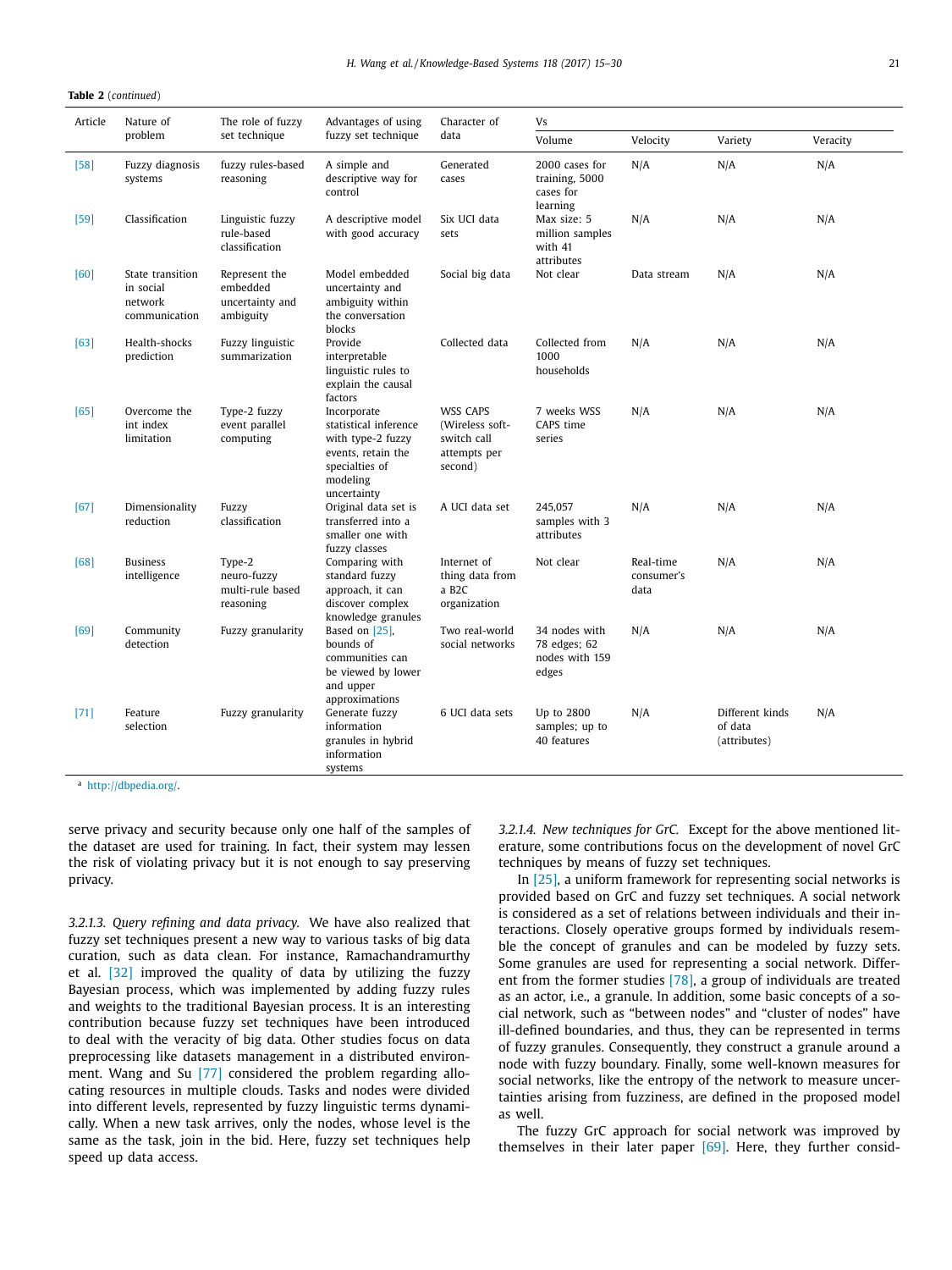ered the situation where a node can belong to more than one group (community) with different memberships of associations. After getting all communities by the fuzzy GrC approach, the nodes definitely belonging to a community and the others possibly belonging to the community are identified as the lower approximation and boundary regions of a rough set, respectively. Thus, rough sets emerged. The nodes in boundary region are assigned fuzzy membership degrees based on their connectivity with the cores. The advantages of both approaches have been demonstrated by running experiments involving benchmark data sets.

These studies are interesting because they take use of fuzzy set techniques in a novel way. It is worth stressing that the role of fuzzy sets is more than just a tool to represent uncertainties. They contribute to the theory of GrC.

#### *3.2.2. Enhancing the capability of big data application*

In what follows, we will analyze how fuzzy set techniques work towards better knowledge discovery and decision making in several different kinds of big data, viz. medical and healthcare big data, transportation big data and social big data.

*3.2.2.1. Medical treatment and healthcare.* Srivathsam and Yogesh [\[79\]](#page-14-0) provided a computing framework, Prognotive Computing, for health monitoring using big data techniques. Artificial intelligent algorithms based on fuzzy logic were suggested to compute results of atypical, active and discreet prognosis. But they did not focus on the detail of implementation. On the contrary, the cloudbased health care system proposed by Sundharakumar et al. [\[52\]](#page-14-0) is more specific. This system encompasses fuzzy logic, neural networks and genetic algorithms to build a knowledge-based system, in which fuzzy logic converts the system into an expert system. Especially, the fuzzy inference system is incorporated with a real time analyzer, namely Storm.<sup>1</sup> Wang et al. [\[37\]](#page-14-0) paid their attention to the identification of protein-protein interfacial residues by analyzing 154,993 residues. They did not focus on developing new algorithms. The empirical results showed that the neuro-fuzzy classifiers are one of the most efficient tools for handling this type of data. In these studies, the algorithms regarding fuzzy set techniques are the existing ones and the authors did not present any new thinking about the role of fuzziness.

Aiming at a powerful and accurate insight into cardiac arrhythmia, Behadada et al. [\[53\]](#page-14-0) developed a novel method which can define fuzzy partition rules semi-automatically. As a vital procedure of the method, the rule base is defined and integrated by two parts: the expert rules are expressed as fuzzy linguistic rules by the invited experts; and the induced rules are induced from scientific articles using the same fuzzy linguistic terms. Consequently, both classes of rules can be merged into a sole knowledge base.

Mahmud et al. [\[63\]](#page-14-0) provided a predictive model for healthshocks based on large-scale health informatics datasets, in which a fuzzy rule summarization technique is used. The role of the adopted fuzzy technique is to present interpretable linguistic rules to stakeholders and then to explain the causal factors that affect health-shocks.

*3.2.2.2. Intelligent transportation.* Intelligent transportation is a typical application of big data because it involves huge volumes, and sometimes heterogeneous types, of data to be processed in an acceptable time. In order to reach an efficient decision making, like real-time prediction, fuzzy set techniques have been introduced to handle uncertainties and/or solve the problem in a certain level of granules.

The real-time system for traffic flow state identification and prediction, developed by Lu et al. [\[45\],](#page-14-0) employs a simulated annealing genetic algorithm based FCM for traffic flow quantification. The traffic flow state is an uncertain social phenomenon and is, frequently, characterized by fuzzy descriptions such as "congested" and "uncongested" . Thus, it is more rational and natural to represent the states by membership functions. Consequently, the FCM algorithm is designed and further improved by genetic algorithm to enhance the capability of global searching. In their next study [\[47\],](#page-14-0) an additional algorithm for real-time traffic flow state correction is developed, where the fuzzy neural network is employed to calculate the error term for correction and overcome the nonlinear mapping problems.

Wang et al. [\[51\]](#page-14-0) presented an intelligent transportation control system to reduce the averaging waiting time. Fuzzy control rules are considered to avoid unnecessary computational complexities. Another advantage of fuzzy logic is that it can be easily distributed to different kinds of intersections with distinct traffic flow states.

Guo et al. [\[35\]](#page-14-0) focused on another topic of intelligent transportation, viz. information retrieval for various and heterogeneous media data. Their semantic-based approach extracts semantic fields from heterogeneous documents and datasets and stores them by ontology. The similarity between two ontologies is arduous because semantic fields are imprecise to represent the users' intention. Thus, fuzzy matching is adopted to measure the similar degree between the users' intention and media documents, in which an ontology is mapped to a fuzzy set.

*3.2.2.3. Social networks.* Big data collected from social networks are usually referred to as social big data. The existing tools for big data, such as techniques, technologies, systems and platforms, have provided better understanding of social big data and intelligent decision making for organizations. It is interesting that fuzzy set techniques have been introduced to process social big data.

Wang et al. [\[38\]](#page-14-0) tried to understand human behaviors, especially the behaviors of users in mobile networks, to benefit Internet application designing and service expansion. First of all, they granulated the large dataset by clustering users based on the behavior patterns. The FCM algorithm is employed because it allows observations to be loaded in two or more clusters, and finally, the most suitable one can be chosen.

Meng et al. [\[50\]](#page-14-0) provided some scalable clustering algorithms based on the fuzzy adaptive resonance theory (FART). In the framework of FART, the input pattern is a fuzzy vector. The fuzzy AND operator is adopted for the definitions of choice function, similarity measure, and learning function. By real-time searching, FART can process input samples incrementally. Its performance has been demonstrated by some heterogeneous and large datasets. The theoretical analysis demonstrates that the FART leads to linear computational complexity of the proposed algorithms, and the only one parameter of a cluster is used to form a hyper octagon region for the cluster.

Wei et al. [\[44\]](#page-14-0) evaluated hotel quality by online comment. Considering the veracity of the comment, the proposed approach improves the traditional fuzzy comprehensive evaluation by importing trust- worthy degree to it. Then, a fuzzy cognitive mapping method was developed to uncover the causal relations among evaluation indices so that the problematic areas of hotel quality can be revealed.

To facilitate the discovery of information of interest from huge amount and often noisy and redundant data of social networks, De Maio et al. [\[29\]](#page-14-0) presented a microblog summarization algorithm based on temporal extension of fuzzy formal concept analysis. Generally, fuzzy formal concept analysis, defined by introducing fuzzy logic to formal concept analysis, can address fuzzy ontology extraction by considering uncertainties and imprecision in

<sup>1</sup> [http://storm-project.net/.](http://storm-project.net/)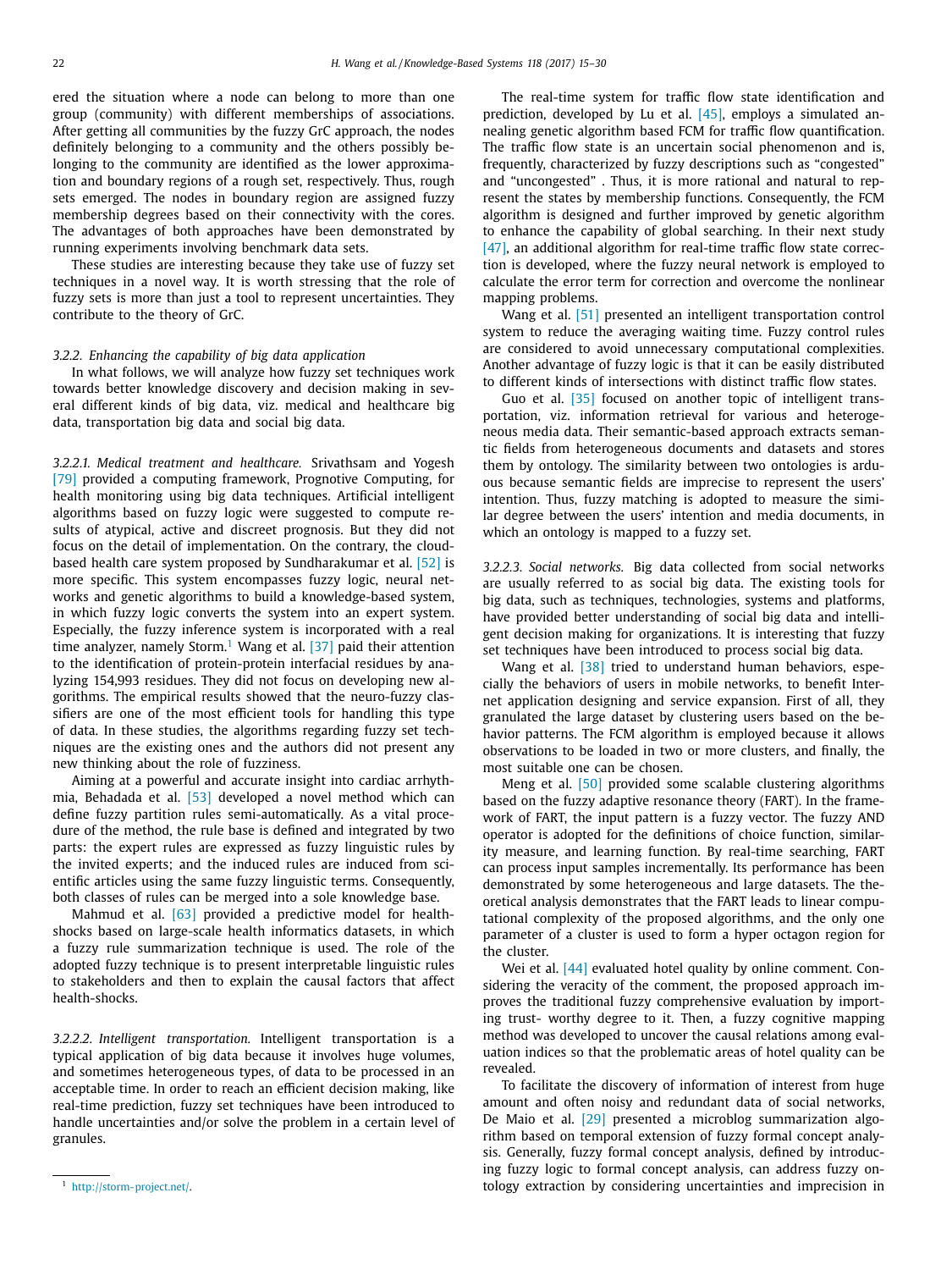<span id="page-8-0"></span>unstructured data and thus can represent fuzzy relations between objects and attributes in a domain [\[80\].](#page-14-0) Based on the strength, a temporal extension of fuzzy formal concept analysis was then defined to arrange resources into a timed fuzzy lattice.

Understanding state transition in communication and conversation under social networks is one challenge of social big data. Ghosh et al. [\[60\]](#page-14-0) provided a fuzzy logic based algorithm to discover the embedded uncertainties and ambiguity involved in the conversation blocks. Here, fuzzy logic is capable because the state transition of conversation is generally vague. Especially, linguistic terms that signify the current state of topic, like "interesting", "not interesting", "motivating" and "deviating", are expressed by fuzzy logic.

In this field, most of the studies have developed new approaches and algorithms based on fuzzy set techniques, except for [\[38\].](#page-14-0) Tools like FART, fuzzy formal concept analysis and CWW are considered for reducing the computational complexity, understanding semantics and modeling uncertainties and imprecision.

### **4. Analysis of the main trend in the use of fuzzy set techniques**

Based on the literature review in the above section, we shall present some discussions on the current contributions, including the summary on the emerged techniques, the trend of the roles of these techniques, and the existing limitations.

#### *4.1. A summarization on the emerged techniques*

We can see that fuzzy set techniques have been emerged in big data problems frequently in the recent few years. Specifically,

- (1) Most of the existing contributions take use of the traditional fuzzy set techniques, such as fuzzy sets, fuzzy reasoning and CWW. This fact may rely on two reasons: (1) The use of fuzzy set techniques usually follows the way that they are used in the traditional artificial intelligent algorithms. Fuzzy set techniques have been integrated within these algorithms. Thus, the role of fuzziness is not improved very much when these algorithms are redesigned for big data. (2) Although fuzzy sets are not convenient enough to represent complex uncertainties, they are very simple and straightforward. Thus, either fuzzy sets or CWW can be found in some novel big data techniques as well.
- (2) Several extensions of fuzzy sets have been used in big data processing when fuzzy sets are not efficient enough to model uncertainties and/or represent granules. Till now, we can see several specific type-2 fuzzy sets, including intuitionistic fuzzy sets, type-2 interval fuzzy sets and type-2 fuzzy numbers, are introduced to deal with big data.
- (3) Another obvious feature is that fuzzy set techniques are integrated with other decision making tools. Most of the existing contributions focus on the combination of fuzzy sets and rough sets. This phenomenon has become popular since the concept of fuzzy rough set was introduced  $[81]$ . Besides, other tools, such as multi-criteria decision making approaches and probabilistic theory, have been applied as well.

#### *4.2. An analysis of the trend on the roles of fuzzy sets*

We have analyzed why fuzzy set techniques work when it is applied in handling big data or large data sets. It has been introduced to many distinct fields related to data processing and application. The roles of fuzzy set techniques have moved from improving the existing artificial intelligent algorithms to developing new

GrC techniques. The major trends can be summarized as follows:

- (1) Artificial intelligent algorithms based on fuzzy set techniques have been adopted most frequently. Because of the advantages of these algorithms, such as efficiently handling uncertainties, this trend will continue. For instance, the FCM will be constantly popular for the purpose of either clustering or reaching a high level of granules.
- (2) More and more novel, well-designed, or even revolutionary, fuzzy sets-based algorithms will be donated to figure out specific challenges of big data although fuzzy sets are not convenient enough to represent uncertainties in complex setting. This is mainly because fuzzy sets are the simplest model in the area of fuzzy set techniques. It is commonly acknowledged that good models are usually simple [\[82\].](#page-14-0) In order to show further potential power of this type of techniques, more sophisticated methods should be designed to obtain membership functions. In this facet, the CWW techniques including fuzzy linguistic classifiers and new fuzzy linguistic inference systems will become more prevalent than those approaches which reason with membership degrees directly.
- (3) The implementation of fuzzy set techniques based algorithms has also drawn the scholars' attention. Especially, if the adopted fuzzy set techniques are a bit complex, then their introduction to big data may raise the computational complexity or lessen the scalability of the system. That is why several contributions focus on the systematic implementation. Current solutions for this issue include parallel implementation and distributing in clouds. It should be pointed out that these possible drawbacks are generally not the characteristics of fuzzy set techniques. In contrast, fuzzification would reduce the computational complexity and enhance the scalability if some shrewd and state-of-the-art techniques are designed under the framework of GrC or if fuzzy set techniques can be used in an innovative way, see [\[25\]](#page-14-0) for example.
- (4) The use of complex models, like type-2 fuzzy sets and fuzzy rough sets, seems to be another explosive trend. The strengths of these techniques are apparent. For example, type-2 fuzzy sets can model more complex cases of uncertainties from more than one source; Fuzzy rough sets combine the advantages of both fuzzy sets and rough sets. Along with the theoretical development of this area, many new and complex models have been emanated. However, their efficiency should be clarified by further deep studies. For more discussions about this issue, please refer to [Section](#page-11-0) 6.
- (5) Fuzzy set techniques have benefitted a variety of big data applications. There is no doubt that more and more big data problems will be (partially) solved by the theory. Many vital and specific problems have not been discussed, such as business, management, social security. Although medical big data have been processed by fuzzy sets-based techniques, it is far from enough. For instance, the prediction of a specific disease based on the existing medical big data and/or social networks is a crucial issue in the big data age, and could reach a better solution if fuzzy set techniques are adopted for modeling various and complex uncertainties of the problem. It is rational to forecast that fuzzy set techniques can provide a satisfactory solution for most of the big data problems because: (i) uncertainties always exist in immense volume of data as well as the transformation of various types of data; (ii) current computational capability cannot process such enormous amount of data, and then, fuzzy set techniques can mine necessary and useful knowledge if it is used as a GrC tool.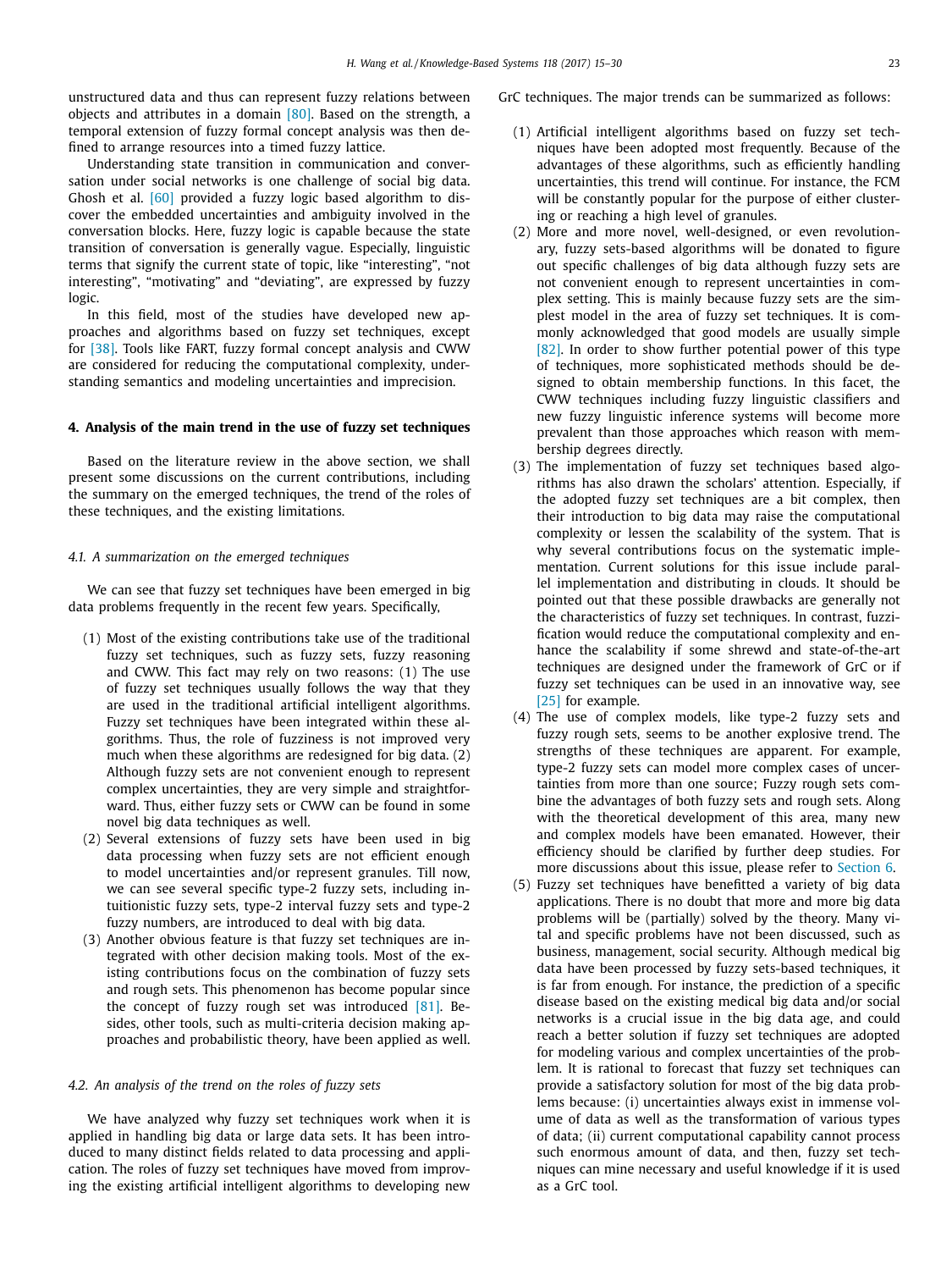<span id="page-9-0"></span>However, although we can see some interesting results from the above reviewed literature, it can also be realized that there are some vital problems regarding big data and the use of fuzzy set techniques. For example, as shown in [Table](#page-5-0) 2, more than one half articles focus only on the volume of data. In this case, the data sets are not really big. That is why we use the term "large data sets" in some places of this section. For the convenience of high quality developments in the future, we need to discuss the issue and put it in a right perspective. We will present a critical discussion in the next subsection.

#### *4.3. A critical analysis*

Maybe it is not surprised that, as can be seen in [Table](#page-5-0) 2, many of the contributions have focused only on the volume. In fact, we deal with large data sets but not real big data if only volumes are focused on. Going through this kind of articles, we realize that their major contribution is the development of new algorithms to handle large data sets within acceptable time and/or spaces and mine valuable knowledge. Due to the nature of specific problems, maybe it is not necessary to focus on all the 5Vs at the same time, but it is definitely not enough to concentrate one V when processing big data. Alternatively, considering volumes might be enough in some problems, but we cannot use the phrase "big data" in the cases. Although we have merely analyzed the literature related to fuzzy set techniques, it should be noticed that the phenomenon of emphasizing the one V is very common in the papers whose topic is big data. In sum, it seems that many authors have overused "big data" in their studies.

Other Vs, like velocity, variety and veracity, should also be included in big data processing. Till now, velocity has been considered in several studies related to social networks, intelligent transportation and internet of thing. However, to facilitate the comparison with benchmark algorithms, most of these studies simulated data stream by the existing data sets. Variety has been considered in intelligent transportation systems due to the nature of the problem. But it is a pity that we cannot find any discussion about variety in social networks. Maybe this is because the approach of handling variety by fuzzy set techniques has not been developed. In addition, veracity is crucial for the cases when data are collected by sensors, smart phones and other terminals. But we can find only one study which focused on distilling quality of data.

Especially, value has not been discussed associated with fuzzy set techniques. It is out of question that data are valuable. However, this V also emphasizes the extremely low density of value. This is somewhat like the idea of pattern recognition with imbalanced data sets. For instance, when mining social networks, it is important to figure out the leading user whose thinking and comments affect a large amount of users; when seeking knowledge from a collection of scientific papers, the most valuable knowledge may come from one or a small amount of papers, or even one picture of a paper. This is generally a big challenge of analyzing big data because it may be necessary to think about our problems in a novel way.

When facing big data, we have to focus on more Vs rather than only volume. Take social big data for example, the period between data generation and obsolete is very short, and thus, velocity should be considered. Various data including texts, images, audios and videos are involved, therefore, variety is natural. What users said maybe cheat and cannot be trusted, so veracity is also a big problem, and as mentioned above, new algorithms are necessary to handle the low density of value. However, current techniques and technologies do not match the requirements of the 5Vs. Challenges exist in almost every phase of big data processing. It can be anticipated that some of the current challenges can be partially solved by fuzzy set techniques. In the next section, we will present a summary on some of the current challenges and illustrate their relevance to fuzzy set techniques.

# **5. Current big data challenges potentially related to fuzzy set techniques**

If big data are gold ores, then we do not have enough capabilities to explore them. Currently, technical and non-technical challenges exist in almost each phase of big data processing. Due to the focus of this review, we shall concentrate on some of the challenges which might be related to uncertainties modeling and GrC. Some other challenges, such as the system imbalance about CPU-heavy but I/O-poor [\[12\]](#page-13-0) and costs and risks of performing data analytics  $[83]$ , are not referred to in the section. For more information about the existing challenges, please refer to [\[2,14,83-85\].](#page-13-0)

#### *5.1. Challenges raised by basic characteristics of big data*

Major challenges are caused by the commonly acknowledged characteristics of big data. For instance, the volume challenges scalability of data processing algorithms. In this section, we focus on challenges caused by the characteristics.

# *5.1.1. Challenges caused by huge volume*

Volume is generally the first characteristic when considering big data. The major challenge caused by volume is scalability, especially, the scalability to benefit from distributed processing infrastructure. Scalability involves in several aspects including data store, data curation and computability.

Firstly, the huge volume leads to store big data in the distributed environments like clouds. However, this raises challenges regarding data transformation and data accessing. In data transformation, the volume of communication could be very large whereas the network bandwidth capacity has limitations. Secondly, quick allocation and accessing of specific data in real-time processing framework are also challenging. Thus, we cannot store data using the same strategy as it is used in common distributed systems. Based on the paradigm of GrC, one solution might be to represent and reconstruct the data at distinct granular levels based on the problems and goals in hand. This would be helpful to decrease the volume of data and thus cut down the complexity of computation and communication. In addition, the volume of data, which are necessary to be transformed, can be reduced by a granular representation.

Parallel computing is frequently considered as a systematic implementation solution of big data applications, usually associated with a distributed system. But the biased view of the partial data of each different node or cloud often leads to uncertainties and biased decisions. This challenge requests our capability of enabling information exchanges among nodes and providing fusion mechanisms to ensure that all distributed data sources can work together to achieve a global optimization goal. Fuzzy set techniques would be an excellent technique to fuse local and temporary results because of their capability of handling uncertainties.

The volume also causes another challenge regarding data visualization due to the large size and/or high dimension of big data. Granulation has been considered naturally in data visualization. It is criticized that most of the current big data visualization tools suffer from poor performances in functionalities, scalability and response time  $[2]$ . We may need to rethink the strategy for visualization, such as a new framework that can model and characterize the evolution of uncertain information.

# *5.1.2. Challenges caused by high velocity*

Velocity indicates the frequency of big data generating as well as the necessity of outputting results in real-time, especially in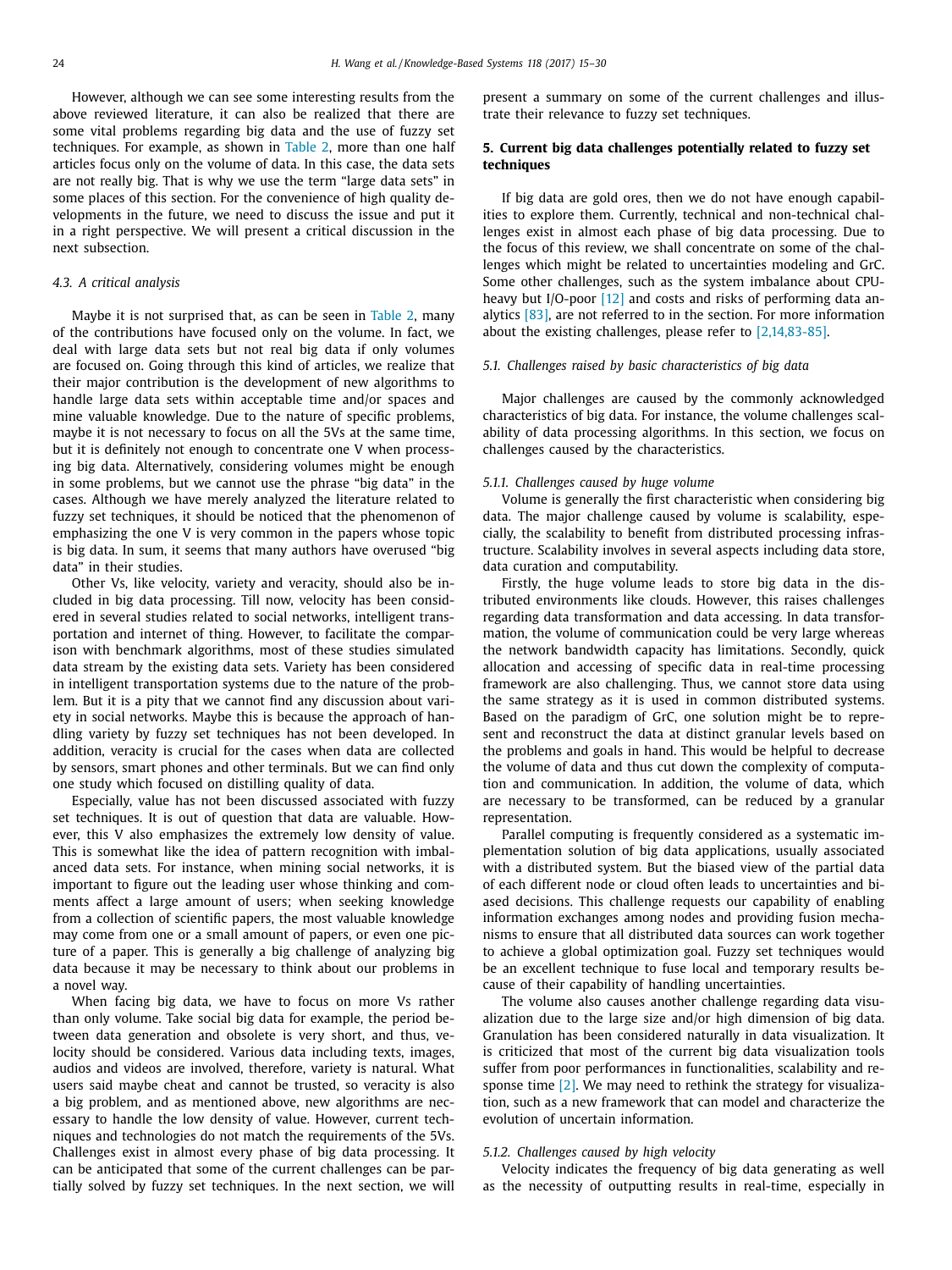the paradigm of stream processing. This feature implies some challenges, such as: (1) the ability of focusing on and ranking the relevant data; (2) the ability of tackling data in an incremental and sequential way; and (3) the ability of culling, evolving and honing on relevant background knowledge [\[86\].](#page-15-0) In addition, incremental algorithms cannot solve this point fundamentally though their scalability is generally good. Non-deterministic algorithm theory may be more suitable for real time big data analysis [\[85\].](#page-14-0) It can be expected that this challenge would lead to the swerve of developments of software architecture and sophisticated algorithms to cloud computing. The lambda architecture [\[87\],](#page-15-0) which synthesizes and extends the paradigm of batch processing and stream processing, has demonstrated its efficiency gradually in recent years. If GrC techniques are well deployed to lessen the volume of data, then the challenges of velocity would be alleviated a lot.

## *5.1.3. Challenges caused by variety*

Variety highlights the different types of data schemas and different sources of information. This characteristic leads to another big challenge: the ability to integrate and interoperate with structured, semi-structured and even unstructured heterogeneous data.

To manage big data, NoSQL databases are usually considered as a solution. Some big data platforms, such as Hbase, utilize NoSQL to break and transcend the rigidity of the traditional relational database schemas. Data storage and management are separated in NoSQL systems. The storage part possesses good scalability and high performances. Low-level access mechanism is provided through the management part so that data management can be implemented in application layer. In addition, most NoSQL systems are schema-free. Thus, NoSQL systems are more flexible than SQL systems, and more convenient to update application developments and deployments. However, NoSQL is less reliable and more complex than SQL. Thus, some other platforms, such as SQLstream, still adopt SQL in the database system.

The various types and complex structures of data also cause data complexity and computational complexity. There is no acknowledged effective and efficient model to handle heterogeneous big data. It is not surprised that the traditional data analysis techniques are difficult or even disabled to tackle big data because the laws of distribution and association relationship, as well as the domain-oriented processing methods of big data have not been fully understood yet. In this sense, we may face a barrier of formulating and representing the complexity of big data quantitatively. Fuzzy set techniques could be considered to transform and fuse heterogeneous data. The powerful ability of handling uncertainties would also be helpful in understanding the semantics of complex data and measuring the complexity of data.

## *5.1.4. Challenges caused by veracity*

Veracity corresponds to what extent the data can be trusted. This issue refers to uncertain, incomplete and false data. For instance, some comments of online transactions may be fabricated artificially and thus do not reflect the real quality of products and services. The following challenges exist when determining the veracity of big data: (1) the ability to detect anomalies and inconsistencies in data sources; (2) the ability to collect evidence and exploit conflict resolution strategies in decision making [\[86\].](#page-15-0)

The most challenging task is to recognize the false and baseless data from the sources. Usually, this can be considered as pattern recognition based on semantic understanding. Apart from the issue of volume, this challenge would become much severer if various heterogeneous and distributed data sources are involved. In some big data applications, such as social big data, we should understand the semantic association and relationship among texts, images, audios and videos. Till now, we have no clear idea about how to efficiently bridge the semantic gaps of various heterogeneous data.

Uncertain data can be produced in some specific domains, such as data generated by GPS equipment. The values of these data are not deterministic but subject to some random/error distributions. The errors could be created subjectively in some other cases for the purpose of data privacy. Most existing data mining algorithms cannot handle sample distributions directly. Current solutions are to estimate the parameters of distributions, like the mean and variance values, and then to build intelligent models [\[88\].](#page-15-0)

Incomplete data of some samples are also inevitable, such as the missing data field caused by the malfunction of a sensor node. In this case, data imputation is considered as the strategy to handle missing values. Some data imputation solutions ignore data fields with missing values; others predict possible values for each missing field. The rationality and efficiency of these imputation methods should be verified by further big data applications.

Several soft computing approaches based on fuzzy sets and their extensions have been widely investigated and developed. Some approaches own good performances of handling various kinds of uncertain data and incomplete data. Furthermore, sophisticated fuzzy set techniques would be possible to help understand the semantics of data, especially texts, video and audio, so that the veracity of data can be discovered by considering multiple data sources and their relationships. However, due to the natural of fuzzy logic, one cannot handle probabilistic uncertain directly. In addition, real big data applications should be the only way to demonstrate whether the approaches are effective or falsifiable, because most of the existing soft computing approaches are developed from the theoretical view.

#### *5.1.5. Challenges caused by density of value*

The extremely low density of value challenges our ability to mine useful knowledge from huge volume and high velocity of heterogeneous data. The main challenges of extracting value are: (1) the ability to acquire, apply and integrate knowledge from data; (2) the ability to learn and apply models for decision making (such as classification, prediction and personalization).

We have realized that big data do not imply that we have enough data. In some big data applications, the number of valuable samples may be sparse. One cannot mine clear trends or distributions for deriving reliable conclusions. This case is similar to the classification or clustering in imbalance data sets. But it would turn into worse problems if data are in a high dimensional space. High dimensional spare data (such as more than 1000 dimensions) significantly challenge the difficulty and reliability of most of the current machine learning and data mining algorithms derived from the data. Possible solutions include dimension reduction to reduce the data dimensions, sampling to change the distribution of patterns to decrease the data scarcity and cost-based algorithms to emphasize the role of sparse patterns. As have been reviewed in this paper, some of the possible solutions have benefitted from fuzzy set techniques, mainly because of the ability of handling uncertainties caused by not enough information.

#### *5.2. Other related challenges*

Besides, other challenges with potential relation to fuzzy set techniques include the challenges caused by data security and the necessity of understanding big data.

#### *5.2.1. Challenges related to data security*

Data security refers to in which way data can be accessed, transformed and used. It involves both technical and ethical issues. The ethical issue surpasses the aim of this review. The technical issue leads to challenges regarding protecting private and sensitive data so that all data can be used in a normal and legal way. For example, information related to medical records and banking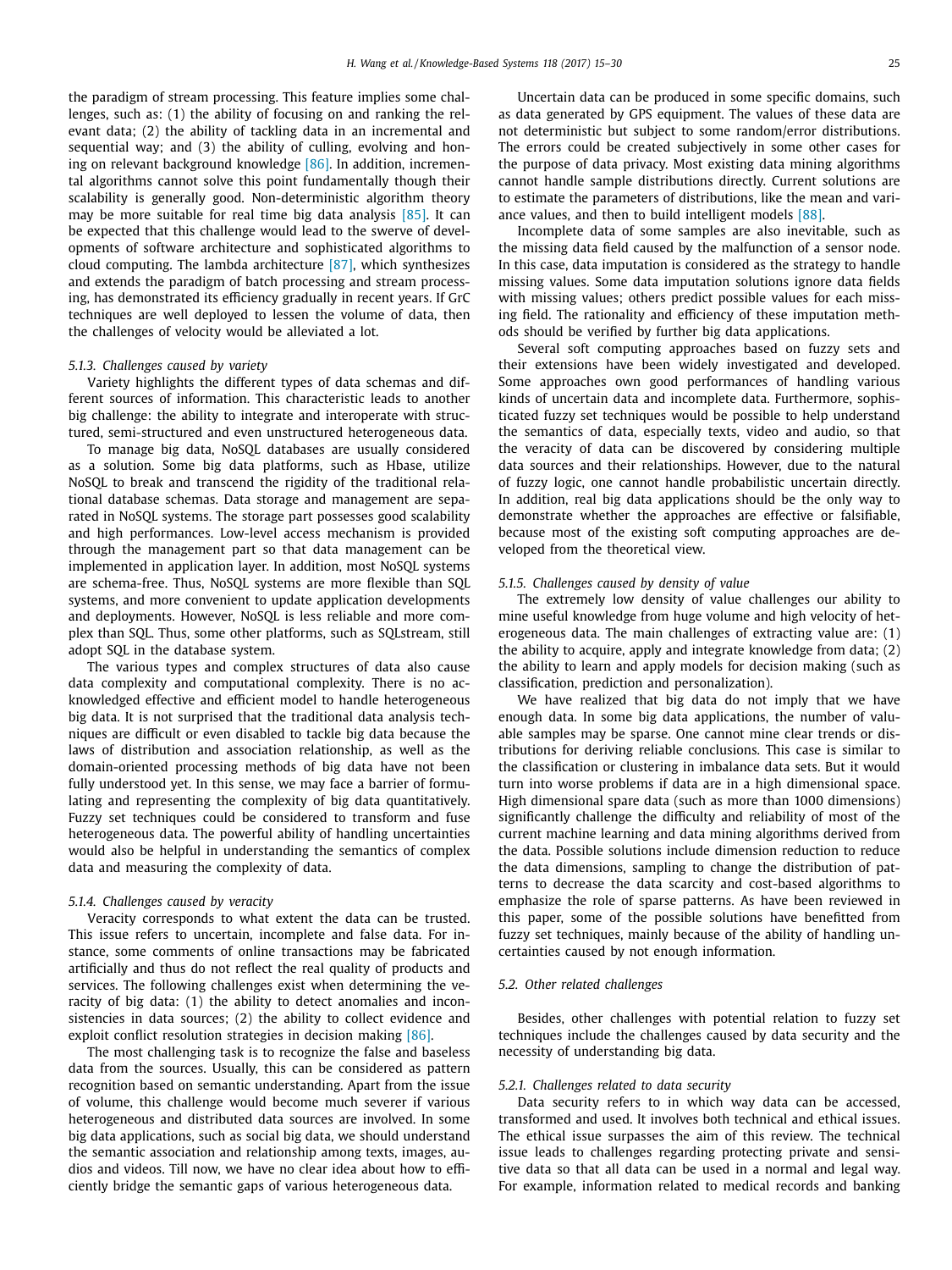<span id="page-11-0"></span>transactions is sensitive and not proper for sharing and transmissions. It calls for the strategy and protocol to control and limit the activities on data. The existing strategies contain anonymization, fuzzification of private and sensitive data, designing secured certification mechanisms. Anonymization is definitely the intuitive and straight path. But it still suffers the risk of illegal access. The primitive, namely format-preserving encryption [\[89-90\],](#page-15-0) could partially meet the challenge. In addition, the single value of private information can be fuzzified and transformed into uncertain data with some special distributions. However, as have mentioned hereinabove, this strategy leads to another challenge.

#### *5.2.2. Challenges related to understandable big data*

The aim of understanding big data falls into two facets: (1) data generated by human and disseminated through web tools should be understood for the purpose of security, business intelligence, etc.; (2) connected or similar objects should be recognized so that they can be merged and integrated. Definitely, the ability of processing big data would be improved a lot if we can leverage on semantics of big data.

We had realized that the texts, including word-of-mouth text and comments, are valuable for many applications. To understand the semantics of texts, especially the sentiments, a large amount of contributions have devoted many useful techniques, see [\[91\]](#page-15-0) for a detailed review of this field. Fuzzy set techniques have been employed in this field. Overall, mining semantics of texts involve various topics, such as reasoning, co-reference resolution, entity linking, information extraction, consolidation, paraphrase resolution and ontology alignment [\[92\].](#page-15-0) However, semantic mining becomes exceedingly complex in the circumstance of big data. The scalability of the existing algorithms should be enhanced.

Understanding the semantics of texts is not the end. We may need to understand the intrinsic semantic associations between types of heterogeneous data. In a community, the users may express their feelings about a film by means of texts, pictures or even audios. Mining these complex semantic associations will bring us to a new milestone of big data system performances. However, till now, it is quite challenging to describe semantic features efficiently and to build semantic association models. Thus, we are far from bridging the semantic gaps between various types of heterogeneous data.

# **6. Possible directions and opportunities of using fuzzy set techniques**

Based on the existing contributions and current challenges, we will predict some possible directions of using fuzzy set techniques in big data as well as possible opportunities and trends in the coming years. First of all, we would like to mention some principles to serve as the guideline of future investigations.

# *6.1. Some principles of developing novel techniques*

Fuzzy set techniques have been introduced to handle uncertainties of data and tackle uncertain outputs of artificial intelligent algorithms. In most existing contributions, the role of fuzzy set techniques does not change a lot. Although a few new strategies have been introduced, it is far from enough to meet the big challenges. We may need to reconsider the way that we use fuzziness, and then develop completely new techniques to reach much more excellent performances in big data processing. In this circumstance, we propose the following generic principles. Note that it is not necessary for one technique to fit all the principles.

**Principle 1**: New techniques should be developed based on the framework of GrC. The advantages of GrC include efficiently handling uncertainties, sharply reducing the volume of data, recognizing data from different levels of granules, to name but a few. If we want to benefit from GrC, then the straightforward and intuitive way is to follow the framework and paradigm of GrC. The vital points are defining granules and granulation. For more guides and research map of GrC, please refer to [\[4,23,74\].](#page-13-0)

**Principle 2**: The motivation of new techniques should be application-oriented. It has been widely acknowledged that no size can fits all [\[93\].](#page-15-0) When developing new techniques, it is rational and reasonable to start with a specific big data application. Due to the complex feature of distinct data-intensive applications, the only rule to verify new techniques is that if the faced problems can be solved properly. Till now, it is hopeless to reach a generic theory to analyze and mine big data.

**Principle 3**: New techniques should possess satisfactory scalability. This is the common requirement of handling big data, especially when the new technique is about to implement in a big data platform. In practice, scalability might be a problem if the technique is slightly improved by the traditional machine learning algorithms.

### *6.2. Possible trends and opportunities*

Using fuzzy set techniques is an emerging trend of processing big data. Fuzzy set techniques are taken into account by two separated strategies. The first one is to extend the existing artificial intelligent algorithms related to fuzzy set techniques to the big data applications. In this case, more attention should be paid to the implementation of the existing algorithms, and the role of fuzzy set techniques is generally the same as it was before. The second strategy develops novel GrC techniques to fit specific big data applications. It seems to be more interesting because it develops completely new techniques to deal with certain features of specific big data problems. One representative contribution is the fuzzy granular social networks proposed in [\[25\].](#page-14-0) Both strategies will continue in the near future. However, due to the necessity and challenges of handling big data, we anticipate that we should evolutionarily change our way of processing data so as to accelerate our ability of analyzing big data. Therefore, the second strategy may bring us a collection of exciting and excellent techniques. By the way, the role of fuzzy set techniques will be changed a lot, its strength and force will be further exploited.

In this sense, we list some possible further directions as follows:

## *6.2.1. Using more sophisticated extensions of fuzzy sets*

Various techniques have been introduced to process big data, including fuzzy sets (and their special case, namely linguistic fuzzy sets), interval-valued fuzzy sets, intuitionistic fuzzy sets, type-2 fuzzy sets. Recently, the extensions of fuzzy sets have been developed quickly. Several other extensions, such as hesitant fuzzy sets [\[94\],](#page-15-0) fuzzy multisets [\[95\],](#page-15-0) complex fuzzy sets [\[96\],](#page-15-0) neutrosophic sets [\[97\],](#page-15-0) have been developed to model uncertainties from different perspectives. Their effectiveness in multi-criteria decision making, information fusion and soft computing has been clarified by scholars. One may expect that these extensions can be used in the presence of big data if they are considered as the GrC tools. For instance, hesitant fuzzy sets focus on the situation when the decision makers hesitate among a set of possible membership degrees. This is similar to the situation in ensemble learning. When the outputs of each component classifiers are ready (and can be interpreted by the membership degree), we hesitate among several possible degrees of the given sample belonging to one class and seek for a useful fusion method to determine the class label, see [\[98\]](#page-15-0) for example.

On the other hand, the use of linguistic fuzzy sets (linguistic terms) is also very popular in fuzzy reasoning and fuzzy linguis-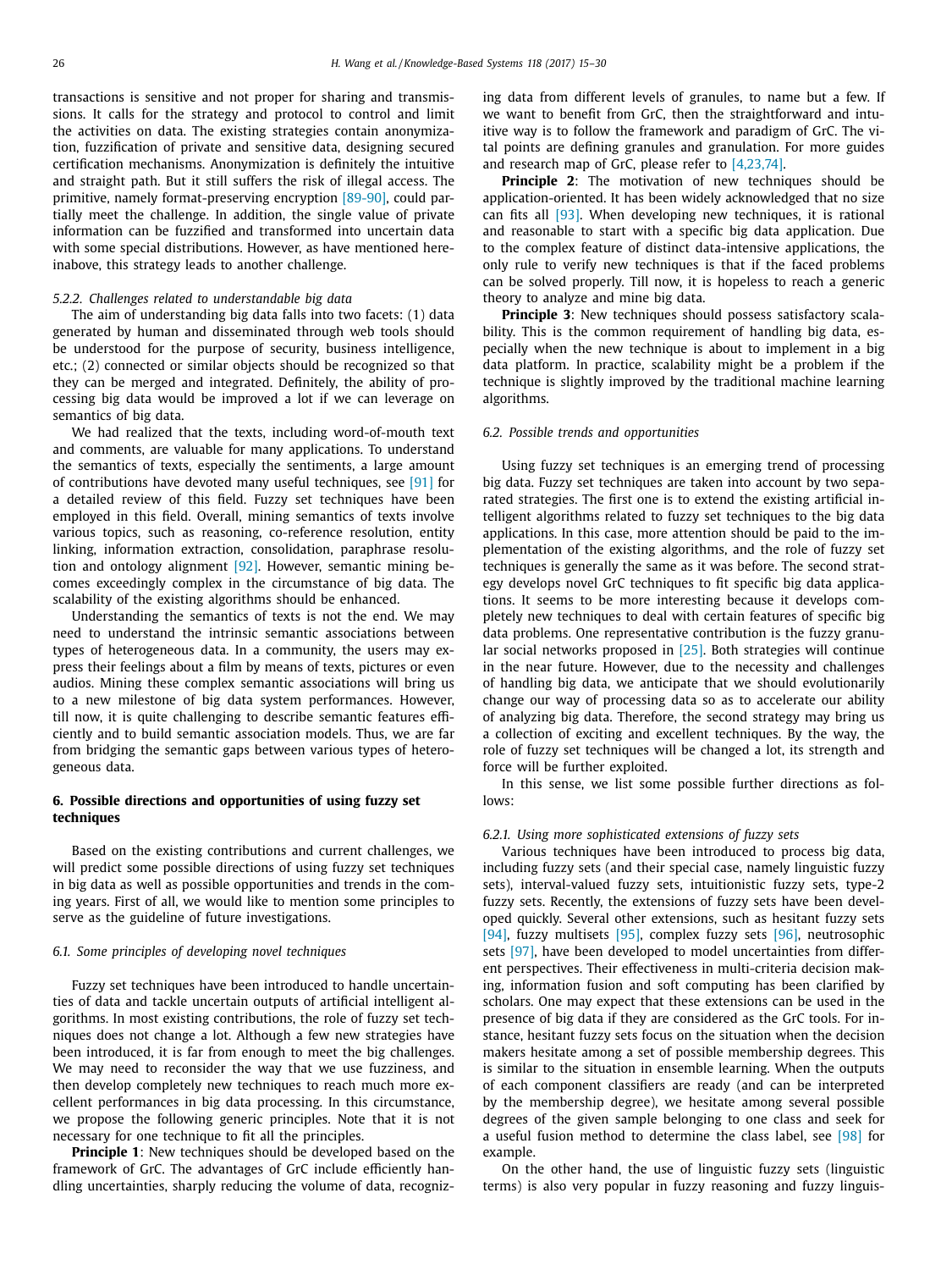tic classifiers. However, current consideration of linguistic terms is also quite straightforward. To deal with more complex uncertainties, we may need multi-granularity linguistic term sets [\[99\],](#page-15-0) hesitant fuzzy linguistic term sets [\[100-101\],](#page-15-0) and probabilistic linguistic term sets [\[102-103\].](#page-15-0) Multi-granularity linguistic term sets provide a collection of linguistic terms with distinct granular levels and different semantics. Hesitant fuzzy linguistic term sets enable us to use a set of continuous linguistic terms to represent uncertainty. They could be the very good GrC tools due to their natures of representing granules. In addition, the traditional fuzzy reasoning takes use of the classical maximum and minimum operators in fuzzy sets, which leads to the loss of information during the reasoning procedure. Two accurate linguistic computational models, i.e., the virtual linguistic model [\[104\]](#page-15-0) and the 2-tuple linguistic model [\[105\],](#page-15-0) could be alternatives to improve the performance of linguistic terms based fuzzy reasoning.

However, although these techniques seem to be powerful to model uncertainties, we should notice that their performances in big data should be verified by real big data applications. As stated in Principle 2, the rationality and effectiveness of the abovementioned techniques is doubtful unless they are demonstrated by solving at least one kind of big data problems.

#### *6.2.2. Integration with other GrC tools*

Apart from fuzzy sets, the tools for granular representation include rough sets, interval analysis and so on. Due to their natures, all tools can perform well in the GrC framework both in isolation and integration. In the presence of big data, the integration will be the next emerging trend because the combination of strengths of different tools would be more convenient to fight against the existing difficulties.

Rough sets can effectively acquire hided knowledge by their core concepts: the upper approximation and lower approximation based on indistinguishability relations. They can granulate a collection of observations into information granules by selecting attributes and values of each attribute, see [\[106-107\]](#page-15-0) for examples. The optimized coarser and more abstract information granules can be derived if the number of attributes and the discrete values of each attribute are lager. Till now, we have found that the integration of fuzzy sets and rough sets, either using them in distinct procedures or using rough fuzzy sets, has shown the wonderful capabilities in big data processing. However, we have to say that this is just the beginning. Because most contributions with this strategy only focus on the improvement of the existing algorithms, except for [\[69\].](#page-14-0) It is imperative and compelling to develop more sophisticated approaches for different big data applications.

The combination of fuzzy sets and neural networks, known as neural fuzzy networks, has appeared since the last decade, and has been revised to suit big data applications. But the existing versions should be improved to enhance the scalability and reduce the computational complexity in big data environment. Interval analysis has been widely used for the extension of fuzzy sets, which results in interval-valued fuzzy sets, interval-valued intuitionistic fuzzy sets, interval-valued linguistic terms, etc. The capabilities of handling uncertainties of these extensions have been demonstrated. But their effectiveness should be further verified if they serve as a GrC tool for big data.

Finally, we note that the integration of different GrC tools could be diversified. Firstly, fuzzy sets would not be necessary to involve in. The rough neutral networks [\[108\]](#page-15-0) could also be considered if required. Secondly, more than two tools can be integrated for one special big data application. For instance, we may employ rough sets to define granules of big data, and then utilize interval-valued linguistic terms to improve the ability of handling uncertainties in rule-based classification systems.

Whenever developing and extending GrC tools for big data, it would be sensible and shrewd to exert the advantages of big data platforms adequately. Diverse algorithms related to the idea of GrC have been developed using these platforms. Gu et al. [\[109\]](#page-15-0) presented a comparable analysis on some popular open-source platforms. Huang et al. [\[110\]](#page-15-0) implemented the rough set theory by Spark. Some GrC techniques, such as clustering algorithms, were suggested to be implemented in Spark [\[111\]](#page-15-0) or Hadoop [\[112\].](#page-15-0) Bahrami and Singhal <a>[\[113\]](#page-15-0)</a> summarized the information granularity and GrC infrastructures which could be provided by cloud computing. It could be speculated that another data processing technique, i.e., GPU computing or multi-GPU computing, may also offer some opportunities for new technique design [\[114-115\].](#page-15-0)

#### *6.3. Other potential tools for big data processing*

In this subsection, we present a perspective description on other tools related to fuzzy set techniques that might be employed in the presence of big data.

## *6.3.1. Information fusion under uncertainties*

Information fusion is a generic issue of data analysis. The fusion processes can be considered in low, intermediate and high levels. The low level of information fusion combines raw data of different (and usually distributed) sources to new raw data. Processes of the other two levels produce new information and knowledge at different degrees. In recent years, the theory and methods related to the intermediate and high levels of information fusion have been developed quickly. Especially, information fusion under fuzzy uncertainty fascinates many attentions. Based on specific fuzzy setting, new results of information fusion include aggregation functions, computing with complex linguistic expressions and so on.

When it comes to big data, information fusion at the low level refers to the fusion of data with complex structures in the distributed storages; and information fusion at other levels considers the derivation of new knowledge, associated with certain big data technique and technology. The recently developed theory and methods would help the intermediate and high levels of big data information fusion. For example, in the framework of ensemble learning, information fusion techniques can help fuse the outputs of individual classifiers which contain uncertainties due to the nature of classification. Similarly, in a distributed setting, we may need to fuse heterogeneous data of local datasets or all datasets; or if each node works in isolation, then we have to fuse all the local results to obtain a global result.

The role of information fusion has a close connection with the purpose of GrC. In fact, GrC begins with information representational models, and information fusion focuses on the integration, combination and synthesis of data. Therefore, the marriage of information fusion and GrC would produce great achievements of knowledge mining in big data.

#### *6.3.2. Fuzzy fractal theory*

The fractal theory was initially presented by Mandelbort  $[116]$  to describe a special category of geometrical objects. A fractal is a geometrical shape whose parts are similar to the whole in some way. Two core concepts of fractal theory are self-similarity and fractal dimension. Self-similarity is a global property of a fractal to describe how a part can be scaled up to a whole. From a generic view, self-similarity comes from not only shapes but also function and information of an object. To quantify this phenomenon, fractal dimension is defined to represent the structural complexity of a fractal.

However, the self-similarity of objects or phenomena may be not absolute but approximate. In this case, fuzzy sets have been introduced to fractal theory to describe approximately similarity,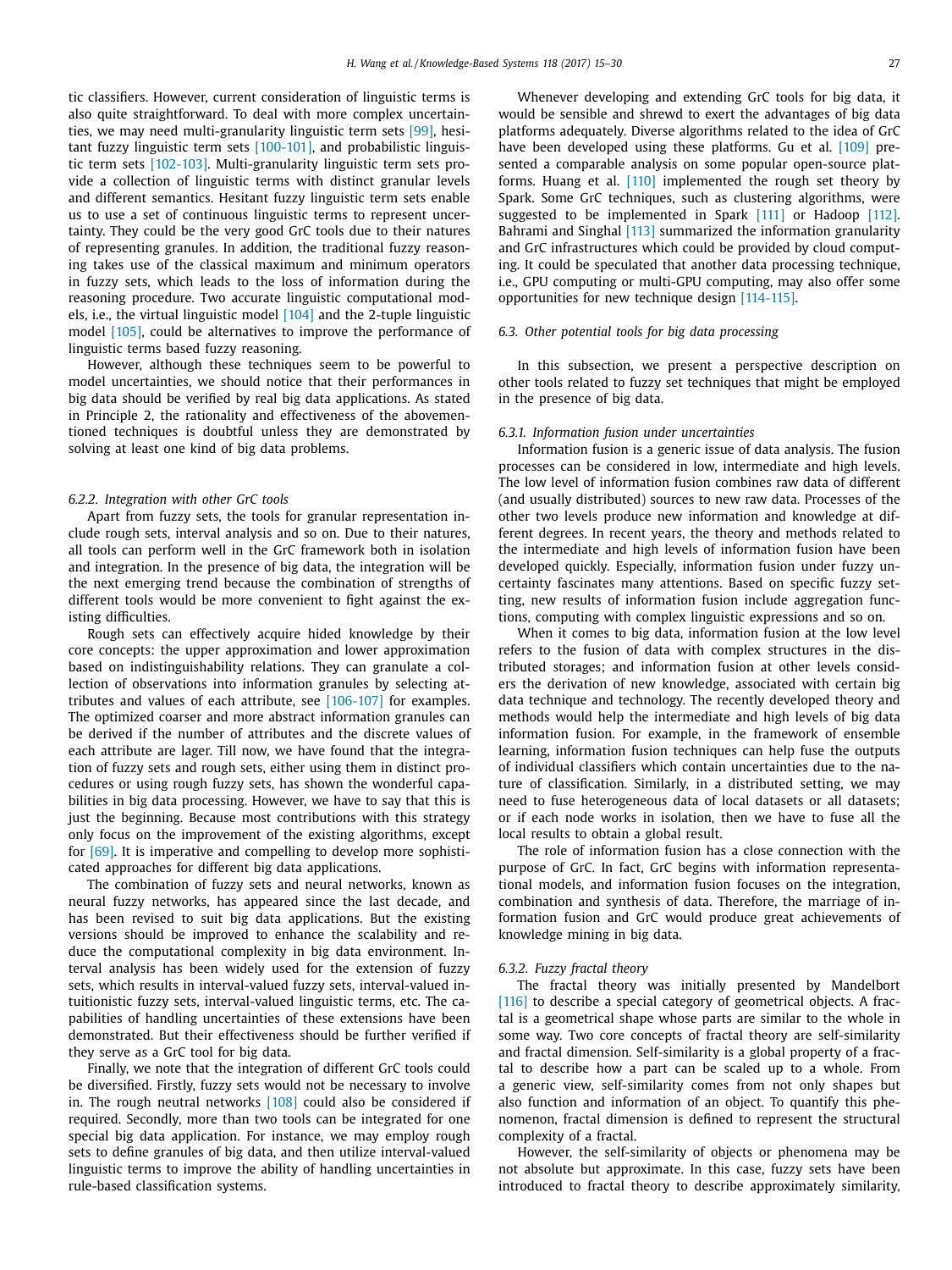<span id="page-13-0"></span>and the membership functions are used for the calculation of fuzzy fractal dimensions. Till now, fuzzy fractal theory has been applied in many theoretical fields of decision making and prediction, such as time series [prediction,](#page-15-0) fuzzy control, and neural networks [117- 118]. The resultant tools perform pretty well in various disciplines including medical, physics, and computer sciences.

When it comes to big data, fractal theory (or fuzzy fractal theory) owns more or less potential to improve the current status. In fact, big data sets possess several characteristics of a fractal. Take the community in social networks for example, if we consider the distinct levels of communities, then the roles of individuals in a refined community are similar to the roles of these refined communities in a coarse community. A fractal dimension defined by a special way may be used for the measurement of the structural complexity of the whole community. In addition, we can see from the example that the determination of fractal dimensions is inherently similar to the use of information granules [\[119\].](#page-15-0) Therefore, fractal theory can be considered as another GrC tool. It can be anticipated that fractal theory would be an alternative technique for some big data problems, especially involving self-similarity, if it is adopted under the framework of GrC, or if it is considered associated with fuzzy set techniques and/or other GrC techniques.

However, as stated in Principle 2, the real impact of fuzzy fractal theory on big data can only be justified by practical big data problems. We have pointed out some conceptual relationships between the theory and some big data problems. Till now, no study focuses on the issue. Thus, the above-mentioned potential is waiting for clarification.

# **7. Conclusions**

Nowadays, big data are present in almost everywhere of our daily life including social networks, online and offline transactions, medical records, and sensors. An immense volume of heterogeneous data can be generated at exponential rate. The capabilities of handling big data are vital to many scientific and engineering applications. Fuzzy set techniques play an important role in processing big data as they cannot only model uncertainties of both data sources and results of algorithms but also represent information granules to reduce the volume of data and enhance the scalability of the existing algorithms. There are various contributions, which involve fuzzy set techniques in big data applications. Some of them improve the existing fuzzy set-based algorithms to suit big data environment while others help develop new techniques suitable to handle specific big data problems.

We have gone through the recent contributions within this field from two perspectives: the utilized fuzzy set techniques and the focused big data theoretical and applied problems. We have discussed that many current big data challenges would be solved or alleviated if fuzzy set techniques can be used appropriately. To reach the goal, we have presented some principles of developing novel big data techniques based on fuzzy set techniques. Associated with some possible opportunities inferred from the current challenges and trends, we have provided some featured guidelines for further developments. According to the review, we can draw the following conclusions:

- (1) The roles of fuzzy set techniques in the existing contributions are two-folds: (i) handing uncertainties in the procedures; and (ii) serving as a kind of GrC tool. Many theoretical and applied fields have benefitted from fuzzy set techniques. One can anticipate that in a near future, current trends will continue.
- (2) Existing contributions overuse the phrase "big data". Many of them focus only on the large data sets rather than big

data. When dealing with big data, several Vs should be taken into account based on the specific problems in hand.

(3) Challenges exist in almost everywhere of big data processing and application. Many of the challenges, such as the ones caused by the Vs, own inherent links to fuzzy set techniques. It can be anticipated that some challenges could be (partially) solved or alleviated by fuzzy set techniques.

Based on the review and these conclusions, we can also summarize some open problems, which might be solved and clarified in the near future:

- (1) How to take more than one Vs into account in big data problems should be paid more attention. This drives us to think about real big data problems rather than only on facet of them. Maybe it is not necessary to consider all the 5 Vs in one problem, but big data definitely include more than volumes. Especially, fuzzy set techniques may be a good choice of representing information granules. How to design sophisticated GrC approaches for big data would be the next big and interesting issue.
- (2) The listed potential opportunities should be tested by big data problems. Based on the challenges and the trends, several possible tools have been analyzed. It should be justified by practical problems so as to clarify that to what extent these tools, or some of these tools, can match the requirements of the challenges.
- (3) The application fields of GrC techniques could be extended. As the framework of knowledge granulation and knowledge representation, GrC techniques are possible to be combined with other big data techniques such as machine learning and deep learning. In this case, GrC would act as the data preprocessing tool.

#### **Acknowledgments**

The authors would like to thank the Editor-in-Chief and four anonymous reviewers for their insightful and constructive commendations that have led to an improved version of this paper. The work was supported by the National Natural Science Foundation of China (Nos. 61273209, 71571123, 71601092), the Key University Science Research Project of Jiangsu Province (No. 16KJA520002).

#### **References**

- [1] E. [Miller,](http://refhub.elsevier.com/S0950-7051(16)30445-2/sbref0001) [Community](http://refhub.elsevier.com/S0950-7051(16)30445-2/sbref0001) cleverness required, Nature 455 (2008) 1.
- [2] C.P. [Chen,](http://refhub.elsevier.com/S0950-7051(16)30445-2/sbref0002) C.Y. [Zhang,](http://refhub.elsevier.com/S0950-7051(16)30445-2/sbref0002) [Data-intensive](http://refhub.elsevier.com/S0950-7051(16)30445-2/sbref0002) applications, challenges, techniques and technologies: a survey on big data, Inf. Sci. 275 (2014) 314–347.
- E. [Sejdic,](http://refhub.elsevier.com/S0950-7051(16)30445-2/sbref0003) Adapt current tools for [handling](http://refhub.elsevier.com/S0950-7051(16)30445-2/sbref0003) big data, Nature 507 (2014) 306. [4] [S.K.](http://refhub.elsevier.com/S0950-7051(16)30445-2/sbref0004) Pal, S.K. [Meher,](http://refhub.elsevier.com/S0950-7051(16)30445-2/sbref0004) A. [Skowron,](http://refhub.elsevier.com/S0950-7051(16)30445-2/sbref0004) Data science, big data and granular mining,
- Pattern. Recogn. Lett. 67 (2015) 109–112. [5] D. [Laney,](http://refhub.elsevier.com/S0950-7051(16)30445-2/sbref0005) 3D data [management:](http://refhub.elsevier.com/S0950-7051(16)30445-2/sbref0005) controlling data volume, velocity and variety,
- META Group Res. Note 6 (2001).
- [6] D. [Butler,](http://refhub.elsevier.com/S0950-7051(16)30445-2/sbref0006) When Google got flu wrong, Nature 494 (2013) [155–156.](http://refhub.elsevier.com/S0950-7051(16)30445-2/sbref0006)
- [7] D. [Lazer,](http://refhub.elsevier.com/S0950-7051(16)30445-2/sbref0007) R. [Kennedy,](http://refhub.elsevier.com/S0950-7051(16)30445-2/sbref0007) G. [King,](http://refhub.elsevier.com/S0950-7051(16)30445-2/sbref0007) A. [Vespignani,](http://refhub.elsevier.com/S0950-7051(16)30445-2/sbref0007) The parable of Google flu: traps in big data analysis, Science 343 (2014) 1203–1205.
- [8] D.A. [Broniatowski,](http://refhub.elsevier.com/S0950-7051(16)30445-2/sbref0008) M.J. [Paul,](http://refhub.elsevier.com/S0950-7051(16)30445-2/sbref0008) M. [Dredze,](http://refhub.elsevier.com/S0950-7051(16)30445-2/sbref0008) Twitter: big data [opportunities,](http://refhub.elsevier.com/S0950-7051(16)30445-2/sbref0008) Science 345 (2014) 148.
- [9] J.U. [Adams,](http://refhub.elsevier.com/S0950-7051(16)30445-2/sbref0009) Big hopes for big data, Nature 527 (2015) [S108–S109.](http://refhub.elsevier.com/S0950-7051(16)30445-2/sbref0009)
- [10] L. [Einav,](http://refhub.elsevier.com/S0950-7051(16)30445-2/sbref0010) J. [Levin,](http://refhub.elsevier.com/S0950-7051(16)30445-2/sbref0010) [Economics](http://refhub.elsevier.com/S0950-7051(16)30445-2/sbref0010) in the age of big data, Science 346 (2014) 715-+. [11] J. [Blumenstock,](http://refhub.elsevier.com/S0950-7051(16)30445-2/sbref0011) G. [Cadamuro,](http://refhub.elsevier.com/S0950-7051(16)30445-2/sbref0011) R. [On,](http://refhub.elsevier.com/S0950-7051(16)30445-2/sbref0011) Predicting poverty and wealth from mobile phone metadata, Science 350 (2015) 1073–1076.
- [12] A.J. Hey, S. Tansley, K.M. Tolle, The fourth paradigm: data-intensive scientific discovery, Microsoft Research Redmond, WA, 2009.
- [13] H.G. [Miller,](http://refhub.elsevier.com/S0950-7051(16)30445-2/sbref0012) P. [Mork,](http://refhub.elsevier.com/S0950-7051(16)30445-2/sbref0012) From data to [decisions:](http://refhub.elsevier.com/S0950-7051(16)30445-2/sbref0012) a value chain for big data, IT Prof 15 (2013) 57–59.
- [14] R. [Casado,](http://refhub.elsevier.com/S0950-7051(16)30445-2/sbref0013) M. [Younas,](http://refhub.elsevier.com/S0950-7051(16)30445-2/sbref0013) Emerging trends and technologies in big data processing, Concurr. [Comp.-Pract.](http://refhub.elsevier.com/S0950-7051(16)30445-2/sbref0013) E 27 (2015) 2078–2091.
- [15] S.A. [Ludwig,](http://refhub.elsevier.com/S0950-7051(16)30445-2/sbref0014) [MapReduce-based](http://refhub.elsevier.com/S0950-7051(16)30445-2/sbref0014) fuzzy c-means clustering algorithm: implementation and scalability, Int. J. Mach. Learn. Cyber. 6 (2015) 923–934.
- [16] B.K. [Tripathy,](http://refhub.elsevier.com/S0950-7051(16)30445-2/sbref0015) D. [Mittal,](http://refhub.elsevier.com/S0950-7051(16)30445-2/sbref0015) Hadoop based uncertain possibilistic kernelized c-means algorithms for image [segmentation](http://refhub.elsevier.com/S0950-7051(16)30445-2/sbref0015) and a comparative analysis, Appl. Soft Comput. 46 (2016) 886–923.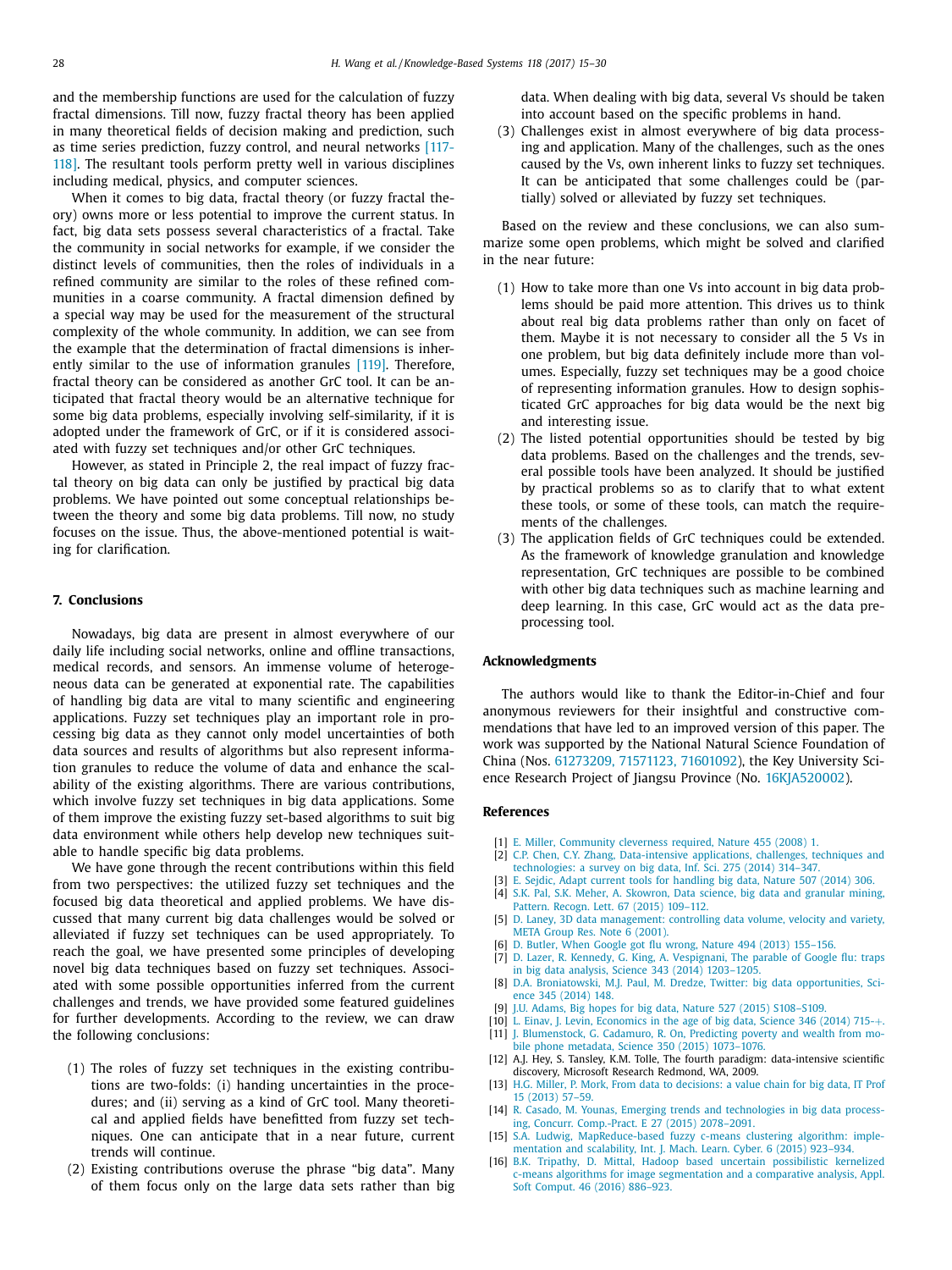- <span id="page-14-0"></span>[17] H. [Esmaeilzadeh,](http://refhub.elsevier.com/S0950-7051(16)30445-2/sbref0016) E. [Blem,](http://refhub.elsevier.com/S0950-7051(16)30445-2/sbref0016) R. St [Amant,](http://refhub.elsevier.com/S0950-7051(16)30445-2/sbref0016) K. [Sankaralingam,](http://refhub.elsevier.com/S0950-7051(16)30445-2/sbref0016) D. [Burger,](http://refhub.elsevier.com/S0950-7051(16)30445-2/sbref0016) Power challenges may end the multicore era, Commun. ACM 56 (2013) 93–102.
- [18] A. [Acquisti,](http://refhub.elsevier.com/S0950-7051(16)30445-2/sbref0017) L. [Brandimarte,](http://refhub.elsevier.com/S0950-7051(16)30445-2/sbref0017) G. [Loewenstein,](http://refhub.elsevier.com/S0950-7051(16)30445-2/sbref0017) Privacy and human behavior in the age of information, Science 347 (2015) 509–514.
- [19] K. [Wren,](http://refhub.elsevier.com/S0950-7051(16)30445-2/sbref0018) Big data, big [questions,](http://refhub.elsevier.com/S0950-7051(16)30445-2/sbref0018) Science 344 (2014) 982–983. [20] S. [Wilson,](http://refhub.elsevier.com/S0950-7051(16)30445-2/sbref0019) Big data held to [privacy](http://refhub.elsevier.com/S0950-7051(16)30445-2/sbref0019) laws, too, Nature 519 (2015) 414.
- [21] P.E. [Bourne,](http://refhub.elsevier.com/S0950-7051(16)30445-2/sbref0020) J.R. [Lorsch,](http://refhub.elsevier.com/S0950-7051(16)30445-2/sbref0020) E.D. [Green,](http://refhub.elsevier.com/S0950-7051(16)30445-2/sbref0020) Sustaining the big-data [ecosystem,](http://refhub.elsevier.com/S0950-7051(16)30445-2/sbref0020) Nature
- 527 (2015) S16–S17.
- [22] T. [Heinis,](http://refhub.elsevier.com/S0950-7051(16)30445-2/sbref0021) [Approximation](http://refhub.elsevier.com/S0950-7051(16)30445-2/sbref0021) aids handling of big data, Nature 515 (2014) 198. [23] W. [Pedrycz,](http://refhub.elsevier.com/S0950-7051(16)30445-2/sbref0022) Granular Computing: Analysis and Design of Intelligent Systems, CRC [Press/Francis](http://refhub.elsevier.com/S0950-7051(16)30445-2/sbref0022) Taylor, Boca Raton, 2013.
- [24] L.A. [Zadeh,](http://refhub.elsevier.com/S0950-7051(16)30445-2/sbref0023) Fuzzy sets, Inf. Control 8 (1965) [338–353.](http://refhub.elsevier.com/S0950-7051(16)30445-2/sbref0023)
- [25] S. [Kundu,](http://refhub.elsevier.com/S0950-7051(16)30445-2/sbref0024) [S.K.](http://refhub.elsevier.com/S0950-7051(16)30445-2/sbref0024) Pal, FGSN: fuzzy granular social [networks](http://refhub.elsevier.com/S0950-7051(16)30445-2/sbref0024) model and applications, Inf. Sci. 314 (2015) 100–117.
- [26] [S.F.](http://refhub.elsevier.com/S0950-7051(16)30445-2/sbref0025) Su, W. [Pedrycz,](http://refhub.elsevier.com/S0950-7051(16)30445-2/sbref0025) T.P. [Hong,](http://refhub.elsevier.com/S0950-7051(16)30445-2/sbref0025) F.D.T. De [Carvalho,](http://refhub.elsevier.com/S0950-7051(16)30445-2/sbref0025) Special issue on granu[lar/symbolic](http://refhub.elsevier.com/S0950-7051(16)30445-2/sbref0025) data processing, IEEE Trans. Cybernet 46 (2016) 342–343.
- [27] Q. [He,](http://refhub.elsevier.com/S0950-7051(16)30445-2/sbref0026) H.C. [Wang,](http://refhub.elsevier.com/S0950-7051(16)30445-2/sbref0026) F.Z. [Zhuang,](http://refhub.elsevier.com/S0950-7051(16)30445-2/sbref0026) T.F. [Shang,](http://refhub.elsevier.com/S0950-7051(16)30445-2/sbref0026) Z.Z. [Shi,](http://refhub.elsevier.com/S0950-7051(16)30445-2/sbref0026) Parallel sampling from big data with uncertainty [distribution,](http://refhub.elsevier.com/S0950-7051(16)30445-2/sbref0026) Fuzzy Sets Syst 258 (2015) 117–133.
- [28] D.J. [Lewis,](http://refhub.elsevier.com/S0950-7051(16)30445-2/sbref0027) T.P. [Martin,](http://refhub.elsevier.com/S0950-7051(16)30445-2/sbref0027) Managing vagueness with fuzzy in hierarchical big data, in: A. Roy, P. Angelov, A. Alimi, K. [Venayagamoorthy,](http://refhub.elsevier.com/S0950-7051(16)30445-2/sbref0027) T. Trafalis (Eds.), INNS Conference on Big Data 2015 Program, 2015, pp. 19–28.
- [29] C. De [Maio,](http://refhub.elsevier.com/S0950-7051(16)30445-2/sbref0028) G. [Fenza,](http://refhub.elsevier.com/S0950-7051(16)30445-2/sbref0028) V. [Loia,](http://refhub.elsevier.com/S0950-7051(16)30445-2/sbref0028) M. [Parente,](http://refhub.elsevier.com/S0950-7051(16)30445-2/sbref0028) Time aware knowledge extraction for microblog [summarization](http://refhub.elsevier.com/S0950-7051(16)30445-2/sbref0028) on Twitter, Inf. Fusion 28 (2016) 60–74.
- [30] L. [Liu,](http://refhub.elsevier.com/S0950-7051(16)30445-2/sbref0029) S.L. [Zhao,](http://refhub.elsevier.com/S0950-7051(16)30445-2/sbref0029) [Z.L.](http://refhub.elsevier.com/S0950-7051(16)30445-2/sbref0029) Yu, H.J. [Dai,](http://refhub.elsevier.com/S0950-7051(16)30445-2/sbref0029) A big data inspired chaotic solution for fuzzy feedback linearization model in [cyber-physical](http://refhub.elsevier.com/S0950-7051(16)30445-2/sbref0029) systems, Ad Hoc Netw 35 (2015) 97–104.
- [31] M. [Prasad,](http://refhub.elsevier.com/S0950-7051(16)30445-2/sbref0030) Y.Y. [Lin,](http://refhub.elsevier.com/S0950-7051(16)30445-2/sbref0030) C.T. [Lin,](http://refhub.elsevier.com/S0950-7051(16)30445-2/sbref0030) [M.J.](http://refhub.elsevier.com/S0950-7051(16)30445-2/sbref0030) Er, O.K. [Prasad,](http://refhub.elsevier.com/S0950-7051(16)30445-2/sbref0030) A new data-driven neural fuzzy system with collaborative fuzzy clustering mechanism, [Neurocomputing](http://refhub.elsevier.com/S0950-7051(16)30445-2/sbref0030) 167 (2015) 558–568.
- [32] S. [Ramachandramurthy,](http://refhub.elsevier.com/S0950-7051(16)30445-2/sbref0031) S. [Subramaniam,](http://refhub.elsevier.com/S0950-7051(16)30445-2/sbref0031) C. [Ramasamy,](http://refhub.elsevier.com/S0950-7051(16)30445-2/sbref0031) Distilling big data: refining quality information in the era of yottabytes, Sci. World J. (2015) 1–9.
- [33] T.C. [Havens,](http://refhub.elsevier.com/S0950-7051(16)30445-2/sbref0032) J.C. [Bezdek,](http://refhub.elsevier.com/S0950-7051(16)30445-2/sbref0032) C. [Leckie,](http://refhub.elsevier.com/S0950-7051(16)30445-2/sbref0032) L.O. [Hall,](http://refhub.elsevier.com/S0950-7051(16)30445-2/sbref0032) M. [Palaniswami,](http://refhub.elsevier.com/S0950-7051(16)30445-2/sbref0032) Fuzzy c-means algorithms for very large data, IEEE Trans. Fuzzy Syst. 20 (2012) 1130–1146.
- [34] B. [Novikov,](http://refhub.elsevier.com/S0950-7051(16)30445-2/sbref0033) N. [Vassilieva,](http://refhub.elsevier.com/S0950-7051(16)30445-2/sbref0033) A. [Yarygina, Querying](http://refhub.elsevier.com/S0950-7051(16)30445-2/sbref0033) big data, in: International Conference on Computer Systems and Technologies, 2012, pp. 1–10.
- [35] K.H. [Guo,](http://refhub.elsevier.com/S0950-7051(16)30445-2/sbref0034) R.F. [Zhang,](http://refhub.elsevier.com/S0950-7051(16)30445-2/sbref0034) L. [Kuang,](http://refhub.elsevier.com/S0950-7051(16)30445-2/sbref0034) TMR: Towards an efficient semantic-based heterogeneous transportation media big data retrieval, [Neurocomputing](http://refhub.elsevier.com/S0950-7051(16)30445-2/sbref0034) 181 (2016) 122–131.
- [36] M. [Sato-Ilic,](http://refhub.elsevier.com/S0950-7051(16)30445-2/sbref0035) [Multidimensional](http://refhub.elsevier.com/S0950-7051(16)30445-2/sbref0035) joint scale and cluster analysis, in: C.H. Dagli (Ed.), Complex Adaptive Systems, 2015, 2015, pp. 11–17.
- [37] D.D. [Wang,](http://refhub.elsevier.com/S0950-7051(16)30445-2/sbref0036) W.Q. [Zhou,](http://refhub.elsevier.com/S0950-7051(16)30445-2/sbref0036) H. [Yan,](http://refhub.elsevier.com/S0950-7051(16)30445-2/sbref0036) Mining of [protein-protein](http://refhub.elsevier.com/S0950-7051(16)30445-2/sbref0036) interfacial residues from massive protein sequential and spatial data, Fuzzy Sets Syst 258 (2015) 101–116.
- [38] Z.H. [Wang,](http://refhub.elsevier.com/S0950-7051(16)30445-2/sbref0037) L. [Tu,](http://refhub.elsevier.com/S0950-7051(16)30445-2/sbref0037) Z. [Guo,](http://refhub.elsevier.com/S0950-7051(16)30445-2/sbref0037) L.T. [Yang,](http://refhub.elsevier.com/S0950-7051(16)30445-2/sbref0037) B.X. [Huang,](http://refhub.elsevier.com/S0950-7051(16)30445-2/sbref0037) Analysis of user [behaviors](http://refhub.elsevier.com/S0950-7051(16)30445-2/sbref0037) by mining large network data sets, Future Gener. Comput. Syst. 37 (2014) 429–437.
- [39] M. [Sato-Ilic,](http://refhub.elsevier.com/S0950-7051(16)30445-2/sbref0038) P. [Ilic,](http://refhub.elsevier.com/S0950-7051(16)30445-2/sbref0038) On a [multidimensional](http://refhub.elsevier.com/S0950-7051(16)30445-2/sbref0038) cluster scaling, Proc. Comput. Sci. 36 (2014) 278–284.
- [40] M. [Sato-Ilic,](http://refhub.elsevier.com/S0950-7051(16)30445-2/sbref0039) P. [Ilic,](http://refhub.elsevier.com/S0950-7051(16)30445-2/sbref0039) Fuzzy dissimilarity based [multidimensional](http://refhub.elsevier.com/S0950-7051(16)30445-2/sbref0039) scaling and its application to collaborative learning data, in: C.H. Dagli (Ed.), Complex Adaptive Systems: Emerging Technologies for Evolving Systems: Socio-Technical, Cyber and Big Data, 2013, pp. 490–495.
- [41] E. [Bou-Harb,](http://refhub.elsevier.com/S0950-7051(16)30445-2/sbref0040) M. [Debbabi,](http://refhub.elsevier.com/S0950-7051(16)30445-2/sbref0040) C. [Assi,](http://refhub.elsevier.com/S0950-7051(16)30445-2/sbref0040) A novel cyber security capability: Inferring [Internet-scale](http://refhub.elsevier.com/S0950-7051(16)30445-2/sbref0040) infections by correlating malware and probing activities, Comput. Netw. 94 (2016) 327–343.
- [42] Y. [Cai,](http://refhub.elsevier.com/S0950-7051(16)30445-2/sbref0041) Q. [Li,](http://refhub.elsevier.com/S0950-7051(16)30445-2/sbref0041) [H.R.](http://refhub.elsevier.com/S0950-7051(16)30445-2/sbref0041) Xie, H.Q. [Min,](http://refhub.elsevier.com/S0950-7051(16)30445-2/sbref0041) Exploring [personalized](http://refhub.elsevier.com/S0950-7051(16)30445-2/sbref0041) searches using tag-based user profiles and resource profiles in folksonomy, Neural Netw. 58 (2014) 98–110.
- [43] R. [Dutta,](http://refhub.elsevier.com/S0950-7051(16)30445-2/sbref0042) A. [Morshed,](http://refhub.elsevier.com/S0950-7051(16)30445-2/sbref0042) J. [Aryal,](http://refhub.elsevier.com/S0950-7051(16)30445-2/sbref0042) C. [D'Este,](http://refhub.elsevier.com/S0950-7051(16)30445-2/sbref0042) A. [Das,](http://refhub.elsevier.com/S0950-7051(16)30445-2/sbref0042) Development of an intelligent [environmental](http://refhub.elsevier.com/S0950-7051(16)30445-2/sbref0042) knowledge system for sustainable agricultural decision support, Environ. Modell. Softw. 52 (2014) 264–272.
- [44] X. [Wei,](http://refhub.elsevier.com/S0950-7051(16)30445-2/sbref0043) X. [Luo,](http://refhub.elsevier.com/S0950-7051(16)30445-2/sbref0043) [Q.](http://refhub.elsevier.com/S0950-7051(16)30445-2/sbref0043) Li, J. [Zhang,](http://refhub.elsevier.com/S0950-7051(16)30445-2/sbref0043) Online [comment-based](http://refhub.elsevier.com/S0950-7051(16)30445-2/sbref0043) hotel quality automatic assessment using improved fuzzy comprehensive evaluation and fuzzy cognitive map, IEEE Trans. Fuzzy Syst. 23 (2015) 72–84.
- [45] [H.P.](http://refhub.elsevier.com/S0950-7051(16)30445-2/sbref0044) Lu, Z.Y. [Sun,](http://refhub.elsevier.com/S0950-7051(16)30445-2/sbref0044) [W.C.](http://refhub.elsevier.com/S0950-7051(16)30445-2/sbref0044) Qu, Big data-driven based real-time traffic flow state [identification](http://refhub.elsevier.com/S0950-7051(16)30445-2/sbref0044) and prediction, Discrete. Dyn. Nat. Soc. (2015) 1–11.
- [46] P. [Su,](http://refhub.elsevier.com/S0950-7051(16)30445-2/sbref0045) C.J. [Shang,](http://refhub.elsevier.com/S0950-7051(16)30445-2/sbref0045) Q. [Shen,](http://refhub.elsevier.com/S0950-7051(16)30445-2/sbref0045) A [hierarchical](http://refhub.elsevier.com/S0950-7051(16)30445-2/sbref0045) fuzzy cluster ensemble approach and its application to big data clustering, J. Intell. Fuzzy Syst. 28 (2015) 2409–2421.
- [47] [H.P.](http://refhub.elsevier.com/S0950-7051(16)30445-2/sbref0046) Lu, Z.Y. [Sun,](http://refhub.elsevier.com/S0950-7051(16)30445-2/sbref0046) [W.C.](http://refhub.elsevier.com/S0950-7051(16)30445-2/sbref0046) Qu, L. [Wang, Real-time](http://refhub.elsevier.com/S0950-7051(16)30445-2/sbref0046) corrected traffic correlation model for traffic flow forecasting, Math. Probl. Eng. (2015) 1–7.
- [48] Z.L. [Liu,](http://refhub.elsevier.com/S0950-7051(16)30445-2/sbref0047) [J.W.](http://refhub.elsevier.com/S0950-7051(16)30445-2/sbref0047) [Li,](http://refhub.elsevier.com/S0950-7051(16)30445-2/sbref0047) J. Li, [C.F.](http://refhub.elsevier.com/S0950-7051(16)30445-2/sbref0047) Jia, J. [Yang,](http://refhub.elsevier.com/S0950-7051(16)30445-2/sbref0047) K. [Yuan,](http://refhub.elsevier.com/S0950-7051(16)30445-2/sbref0047) SQL-based fuzzy query mechanism over encrypted database, Int. J. Data [Warehous.](http://refhub.elsevier.com/S0950-7051(16)30445-2/sbref0047) 10 (2014) 71–87.
- [49] Z. [Peng,](http://refhub.elsevier.com/S0950-7051(16)30445-2/sbref0048) J. Peng, W. [Zhao,](http://refhub.elsevier.com/S0950-7051(16)30445-2/sbref0048) Z.G. [Chen,](http://refhub.elsevier.com/S0950-7051(16)30445-2/sbref0048) [Research](http://refhub.elsevier.com/S0950-7051(16)30445-2/sbref0048) on FCM and NHL based high order mining driven by big data, Math. Probl. Eng. 2015 (2015) 1–7.
- [50] L. [Meng,](http://refhub.elsevier.com/S0950-7051(16)30445-2/sbref0049) [A.H.](http://refhub.elsevier.com/S0950-7051(16)30445-2/sbref0049) Tan, D.C. [Wunsch,](http://refhub.elsevier.com/S0950-7051(16)30445-2/sbref0049) Adaptive scaling of cluster [boundaries](http://refhub.elsevier.com/S0950-7051(16)30445-2/sbref0049) for large-scale social media data clustering, IEEE Trans. Neur. Net. Lear. (2015)  $1 - 14$
- [51] C. [Wang,](http://refhub.elsevier.com/S0950-7051(16)30445-2/sbref0050) X. [Li,](http://refhub.elsevier.com/S0950-7051(16)30445-2/sbref0050) X.H. [Zhou,](http://refhub.elsevier.com/S0950-7051(16)30445-2/sbref0050) A.L. [Wang,](http://refhub.elsevier.com/S0950-7051(16)30445-2/sbref0050) N. [Nedjah,](http://refhub.elsevier.com/S0950-7051(16)30445-2/sbref0050) Soft computing in big data intelligent [transportation](http://refhub.elsevier.com/S0950-7051(16)30445-2/sbref0050) systems, Appl. Soft Comput. 38 (2016) 1099–1108.
- [52] K.B. [Sundharakumar,](http://refhub.elsevier.com/S0950-7051(16)30445-2/sbref0051) S. [Dhivya,](http://refhub.elsevier.com/S0950-7051(16)30445-2/sbref0051) S. [Mohanavalli,](http://refhub.elsevier.com/S0950-7051(16)30445-2/sbref0051) R.V. [Chander,](http://refhub.elsevier.com/S0950-7051(16)30445-2/sbref0051) Cloud based fuzzy healthcare system, in: V. Vijayakumar, V. Neelanarayanan (Eds.), Big Data, Cloud and Computing Challenges, 2015, pp. 143–148.
- [53] O. [Behadada,](http://refhub.elsevier.com/S0950-7051(16)30445-2/sbref0052) M. [Trovati,](http://refhub.elsevier.com/S0950-7051(16)30445-2/sbref0052) M.A. [Chikh,](http://refhub.elsevier.com/S0950-7051(16)30445-2/sbref0052) N. [Bessis,](http://refhub.elsevier.com/S0950-7051(16)30445-2/sbref0052) Big data-based extraction of fuzzy partition rules for heart arrhythmia detection: a [semi-automated](http://refhub.elsevier.com/S0950-7051(16)30445-2/sbref0052) approach, Concurr. Comp-Pract. E. 28 (2016) 360–373.
- [54] J.A. [Iglesias,](http://refhub.elsevier.com/S0950-7051(16)30445-2/sbref0053) A. [Tiemblo,](http://refhub.elsevier.com/S0950-7051(16)30445-2/sbref0053) A. [Ledezma,](http://refhub.elsevier.com/S0950-7051(16)30445-2/sbref0053) A. [Sanchis,](http://refhub.elsevier.com/S0950-7051(16)30445-2/sbref0053) Web news mining in an evolving [framework,](http://refhub.elsevier.com/S0950-7051(16)30445-2/sbref0053) Inf. Fusion 28 (2016) 90–98.
- [55] A.T. [Azar,](http://refhub.elsevier.com/S0950-7051(16)30445-2/sbref0054) A.E. [Hassanien,](http://refhub.elsevier.com/S0950-7051(16)30445-2/sbref0054) [Dimensionality](http://refhub.elsevier.com/S0950-7051(16)30445-2/sbref0054) reduction of medical big data using neural-fuzzy classifier, Soft Comput 19 (2015) 1115–1127.
- [56] V. [Lopez,](http://refhub.elsevier.com/S0950-7051(16)30445-2/sbref0055) S. del [Rio,](http://refhub.elsevier.com/S0950-7051(16)30445-2/sbref0055) J.M. [Benitez,](http://refhub.elsevier.com/S0950-7051(16)30445-2/sbref0055) F. [Herrera,](http://refhub.elsevier.com/S0950-7051(16)30445-2/sbref0055) [Cost-sensitive](http://refhub.elsevier.com/S0950-7051(16)30445-2/sbref0055) linguistic fuzzy rule based classification systems under the MapReduce framework for imbalanced big data, Fuzzy Sets Syst 258 (2015) 5–38.
- [57] J.A. [Morente-Molinera,](http://refhub.elsevier.com/S0950-7051(16)30445-2/sbref0056) I.J. [Perez,](http://refhub.elsevier.com/S0950-7051(16)30445-2/sbref0056) M.R. [Urena,](http://refhub.elsevier.com/S0950-7051(16)30445-2/sbref0056) E. [Herrera-Viedma,](http://refhub.elsevier.com/S0950-7051(16)30445-2/sbref0056) Creating knowledge databases for storing and sharing people knowledge automatically using group decision making and fuzzy ontologies, Inf. Sci. 328 (2016) 418–434.
- [58] E.J. [Khatib,](http://refhub.elsevier.com/S0950-7051(16)30445-2/sbref0057) R. [Barco,](http://refhub.elsevier.com/S0950-7051(16)30445-2/sbref0057) A. [Gomez-Andrades,](http://refhub.elsevier.com/S0950-7051(16)30445-2/sbref0057) P. [Munoz,](http://refhub.elsevier.com/S0950-7051(16)30445-2/sbref0057) I. [Serrano,](http://refhub.elsevier.com/S0950-7051(16)30445-2/sbref0057) Data mining for fuzzy diagnosis systems in LTE networks, Expert Syst. Appl. 42 (2015) 7549–7559.
- [59] S. del [Rio,](http://refhub.elsevier.com/S0950-7051(16)30445-2/sbref0058) V. [Lopez,](http://refhub.elsevier.com/S0950-7051(16)30445-2/sbref0058) J.M. [Benitez,](http://refhub.elsevier.com/S0950-7051(16)30445-2/sbref0058) F. [Herrera,](http://refhub.elsevier.com/S0950-7051(16)30445-2/sbref0058) A MapReduce approach to address big data [classification](http://refhub.elsevier.com/S0950-7051(16)30445-2/sbref0058) problems based on the fusion of linguistic fuzzy rules, Int. J. Comput. Int. Sys. 8 (2015) 422–437.
- [60] G. [Ghosh,](http://refhub.elsevier.com/S0950-7051(16)30445-2/sbref0059) S. [Banerjee,](http://refhub.elsevier.com/S0950-7051(16)30445-2/sbref0059) N.Y. [Yen,](http://refhub.elsevier.com/S0950-7051(16)30445-2/sbref0059) State transition in [communication](http://refhub.elsevier.com/S0950-7051(16)30445-2/sbref0059) under social network: An analysis using fuzzy logic and Density Based Clustering towards big data paradigm, Future Gener. Comp. Sy. 65 (2016) 207–220.
- [61] E. [Francalanza,](http://refhub.elsevier.com/S0950-7051(16)30445-2/sbref0060) J. [Borg,](http://refhub.elsevier.com/S0950-7051(16)30445-2/sbref0060) C. [Constantinescu,](http://refhub.elsevier.com/S0950-7051(16)30445-2/sbref0060) A fuzzy logic based approach to explore manufacturing system changeability level decisions, in: Cirp Cms 2015 - Cirp Conference on Manufacturing Systems, 2015, pp. 3–8.
- [62] I. [Jayawardene,](http://refhub.elsevier.com/S0950-7051(16)30445-2/sbref0061) G.K. [Venayagamoorthy,](http://refhub.elsevier.com/S0950-7051(16)30445-2/sbref0061) Comparison of adaptive neuro-fuzzy inference systems and echo state networks for PV power prediction, in: A. Roy, P. Angelov, A. Alimi, K. Venayagamoorthy, T. Trafalis (Eds.), Inns Conference on Big Data 2015 Program, 2015, pp. 92–102.
- [63] S. [Mahmud,](http://refhub.elsevier.com/S0950-7051(16)30445-2/sbref0062) R. [Iqbal,](http://refhub.elsevier.com/S0950-7051(16)30445-2/sbref0062) F. [Doctor,](http://refhub.elsevier.com/S0950-7051(16)30445-2/sbref0062) Cloud enabled data analytics and visualization framework for [health-shocks](http://refhub.elsevier.com/S0950-7051(16)30445-2/sbref0062) prediction, Future Gener. Comput. Syst. 65 (2016) 169–181.
- [64] J.M. [Mendel,](http://refhub.elsevier.com/S0950-7051(16)30445-2/sbref0063) M.M. [Korjani,](http://refhub.elsevier.com/S0950-7051(16)30445-2/sbref0063) On establishing nonlinear [combinations](http://refhub.elsevier.com/S0950-7051(16)30445-2/sbref0063) of variables from small to big data for use in later processing, Inf. Sci. 280 (2014) 98–110.
- [65] Y.Y. [Wang,](http://refhub.elsevier.com/S0950-7051(16)30445-2/sbref0064) Type-2 fuzzy event parallel computing system: [overcoming](http://refhub.elsevier.com/S0950-7051(16)30445-2/sbref0064) computer int index limitation in big data, Appl. Soft Comput. 38 (2016) 1076–1087.
- [66] V.G. [Kaburlasos,](http://refhub.elsevier.com/S0950-7051(16)30445-2/sbref0065) G.A. [Papakostas,](http://refhub.elsevier.com/S0950-7051(16)30445-2/sbref0065) Learning [distributions](http://refhub.elsevier.com/S0950-7051(16)30445-2/sbref0065) of image features by interactive fuzzy lattice reasoning in pattern recognition applications, IEEE Comput. Intell. Mag. 10 (2015) 42–51.
- [67] [Y.J.](http://refhub.elsevier.com/S0950-7051(16)30445-2/sbref0066) Li, R. [Wang,](http://refhub.elsevier.com/S0950-7051(16)30445-2/sbref0066) [S.C.K.](http://refhub.elsevier.com/S0950-7051(16)30445-2/sbref0066) Shiu, Interval extreme learning machine for big data based on uncertainty reduction, J. Intell. Fuzzy Syst. 28 (2015) [2391–2403.](http://refhub.elsevier.com/S0950-7051(16)30445-2/sbref0066)
- [68] H.T. [Chang,](http://refhub.elsevier.com/S0950-7051(16)30445-2/sbref0067) N. [Mishra,](http://refhub.elsevier.com/S0950-7051(16)30445-2/sbref0067) [C.C.](http://refhub.elsevier.com/S0950-7051(16)30445-2/sbref0067) Lin, IoT big-data centred knowledge granule analytic and cluster framework for BI [applications:](http://refhub.elsevier.com/S0950-7051(16)30445-2/sbref0067) a case base analysis, Plos One 10 (2015) e0141980.
- [69] S. [Kundu,](http://refhub.elsevier.com/S0950-7051(16)30445-2/sbref0068) [S.K.](http://refhub.elsevier.com/S0950-7051(16)30445-2/sbref0068) Pal, [Fuzzy-rough](http://refhub.elsevier.com/S0950-7051(16)30445-2/sbref0068) community in social networks, Pattern Recogn. Lett. 67 (2015) 145–152.
- [70] C. [Bai,](http://refhub.elsevier.com/S0950-7051(16)30445-2/sbref0069) D. [Dhavale,](http://refhub.elsevier.com/S0950-7051(16)30445-2/sbref0069) J. [Sarkis,](http://refhub.elsevier.com/S0950-7051(16)30445-2/sbref0069) Complex [investment](http://refhub.elsevier.com/S0950-7051(16)30445-2/sbref0069) decisions using rough set and fuzzy c-means: an example of investment in green supply chains, Eur. J. Oper. Res. 248 (2015) 507–521.
- [71] A.P. [Zeng,](http://refhub.elsevier.com/S0950-7051(16)30445-2/sbref0070) [T.R.](http://refhub.elsevier.com/S0950-7051(16)30445-2/sbref0070) Li, D. [Liu,](http://refhub.elsevier.com/S0950-7051(16)30445-2/sbref0070) J.B. [Zhang,](http://refhub.elsevier.com/S0950-7051(16)30445-2/sbref0070) H.M. [Chen,](http://refhub.elsevier.com/S0950-7051(16)30445-2/sbref0070) A fuzzy rough set approach for [incremental](http://refhub.elsevier.com/S0950-7051(16)30445-2/sbref0070) feature selection on hybrid information systems, Fuzzy Sets Syst 258 (2015) 39–60.
- [72] [Y.H.](http://refhub.elsevier.com/S0950-7051(16)30445-2/sbref0071) He, L.B. [Wang,](http://refhub.elsevier.com/S0950-7051(16)30445-2/sbref0071) [Z.Z.](http://refhub.elsevier.com/S0950-7051(16)30445-2/sbref0071) He, M. [Xie,](http://refhub.elsevier.com/S0950-7051(16)30445-2/sbref0071) A fuzzy TOPSIS and rough set based approach for [mechanism](http://refhub.elsevier.com/S0950-7051(16)30445-2/sbref0071) analysis of product infant failure, Eng. Appl. Artif. Intell. 47 (2016) 25–37.
- [73] I. [Timon,](http://refhub.elsevier.com/S0950-7051(16)30445-2/sbref0072) J. [Soto,](http://refhub.elsevier.com/S0950-7051(16)30445-2/sbref0072) H. [Perez-Sanchez,](http://refhub.elsevier.com/S0950-7051(16)30445-2/sbref0072) J.M. [Cecilia,](http://refhub.elsevier.com/S0950-7051(16)30445-2/sbref0072) Parallel [implementation](http://refhub.elsevier.com/S0950-7051(16)30445-2/sbref0072) of fuzzy minimals clustering algorithm, Expert Syst. Appl. 48 (2016) 35–41.
- [74] G. [Peters,](http://refhub.elsevier.com/S0950-7051(16)30445-2/sbref0073) R. [Weber,](http://refhub.elsevier.com/S0950-7051(16)30445-2/sbref0073) DCC: a [framework](http://refhub.elsevier.com/S0950-7051(16)30445-2/sbref0073) for dynamic granular clustering, Granul. Comput. 1 (2016) 1–11.
- [75] B. [Cetisli,](http://refhub.elsevier.com/S0950-7051(16)30445-2/sbref0074) The effect of linguistic hedges on feature selection: part 2, Expert Syst. Appl. 37 (2010) [6102–6108.](http://refhub.elsevier.com/S0950-7051(16)30445-2/sbref0074)
- [76] S. [Aftergood,](http://refhub.elsevier.com/S0950-7051(16)30445-2/sbref0075) Big data: stealth control, Nature 517 (2015) [435–436.](http://refhub.elsevier.com/S0950-7051(16)30445-2/sbref0075)
- [77] Z.J. [Wang,](http://refhub.elsevier.com/S0950-7051(16)30445-2/sbref0076) [X.X.](http://refhub.elsevier.com/S0950-7051(16)30445-2/sbref0076) Su, Dynamically hierarchical [resource-allocation](http://refhub.elsevier.com/S0950-7051(16)30445-2/sbref0076) algorithm in cloud computing environment, J. Supercomput. 71 (2015) 2748–2766.
- [78] G.B. [Davis,](http://refhub.elsevier.com/S0950-7051(16)30445-2/sbref0077) K.M. [Carley,](http://refhub.elsevier.com/S0950-7051(16)30445-2/sbref0077) Clearing the FOG: fuzzy, [overlapping](http://refhub.elsevier.com/S0950-7051(16)30445-2/sbref0077) groups for social networks, Soc. Netw. 30 (2008) 201–212.
- [79] M. [Srivathsan,](http://refhub.elsevier.com/S0950-7051(16)30445-2/sbref0078) K.Y. [Arjun,](http://refhub.elsevier.com/S0950-7051(16)30445-2/sbref0078) Health monitoring system by prognotive computing using big data analytics, in: V. Vijayakumar, V. [Neelanarayanan](http://refhub.elsevier.com/S0950-7051(16)30445-2/sbref0078) (Eds.), Big Data, Cloud and Computing Challenges, 2015, pp. 602–609.
- [80] C. De [Maio,](http://refhub.elsevier.com/S0950-7051(16)30445-2/sbref0079) G. [Fenza,](http://refhub.elsevier.com/S0950-7051(16)30445-2/sbref0079) V. [Loia,](http://refhub.elsevier.com/S0950-7051(16)30445-2/sbref0079) S. [Senatore,](http://refhub.elsevier.com/S0950-7051(16)30445-2/sbref0079) [Hierarchical](http://refhub.elsevier.com/S0950-7051(16)30445-2/sbref0079) web resources retrieval by exploiting fuzzy formal concept analysis, Inf. Process. Manag. 48 (2012) 399–418.
- [81] D. [Dubois,](http://refhub.elsevier.com/S0950-7051(16)30445-2/sbref0080) H. [Prade,](http://refhub.elsevier.com/S0950-7051(16)30445-2/sbref0080) Rough fuzzy sets and fuzzy rough sets, Int. J. Gen. Syst. 17 (1990) [191–209.](http://refhub.elsevier.com/S0950-7051(16)30445-2/sbref0080)
- [82] M. [Hindman,](http://refhub.elsevier.com/S0950-7051(16)30445-2/sbref0081) Building better models prediction, [replication,](http://refhub.elsevier.com/S0950-7051(16)30445-2/sbref0081) and machine learning in the social sciences, ANN. Am. Acad. Polit. Soc. Sci. 659 (2015) 48–62.
- [83] M.D. [Assunção,](http://refhub.elsevier.com/S0950-7051(16)30445-2/sbref0082) R.N. [Calheiros,](http://refhub.elsevier.com/S0950-7051(16)30445-2/sbref0082) S. [Bianchi,](http://refhub.elsevier.com/S0950-7051(16)30445-2/sbref0082) M.A. [Netto,](http://refhub.elsevier.com/S0950-7051(16)30445-2/sbref0082) R. [Buyya,](http://refhub.elsevier.com/S0950-7051(16)30445-2/sbref0082) Big data computing and clouds: trends and future [directions,](http://refhub.elsevier.com/S0950-7051(16)30445-2/sbref0082) J. Parallel Distr. Com. 79 (2015) 3–15.
- [84] H.G. de [Zúñiga,](http://refhub.elsevier.com/S0950-7051(16)30445-2/sbref0083) [Citizenship,](http://refhub.elsevier.com/S0950-7051(16)30445-2/sbref0083) social media, and big data current and future research in the social sciences, Soc. Sci. Comput. Rev. 33 (2015) 1–7.